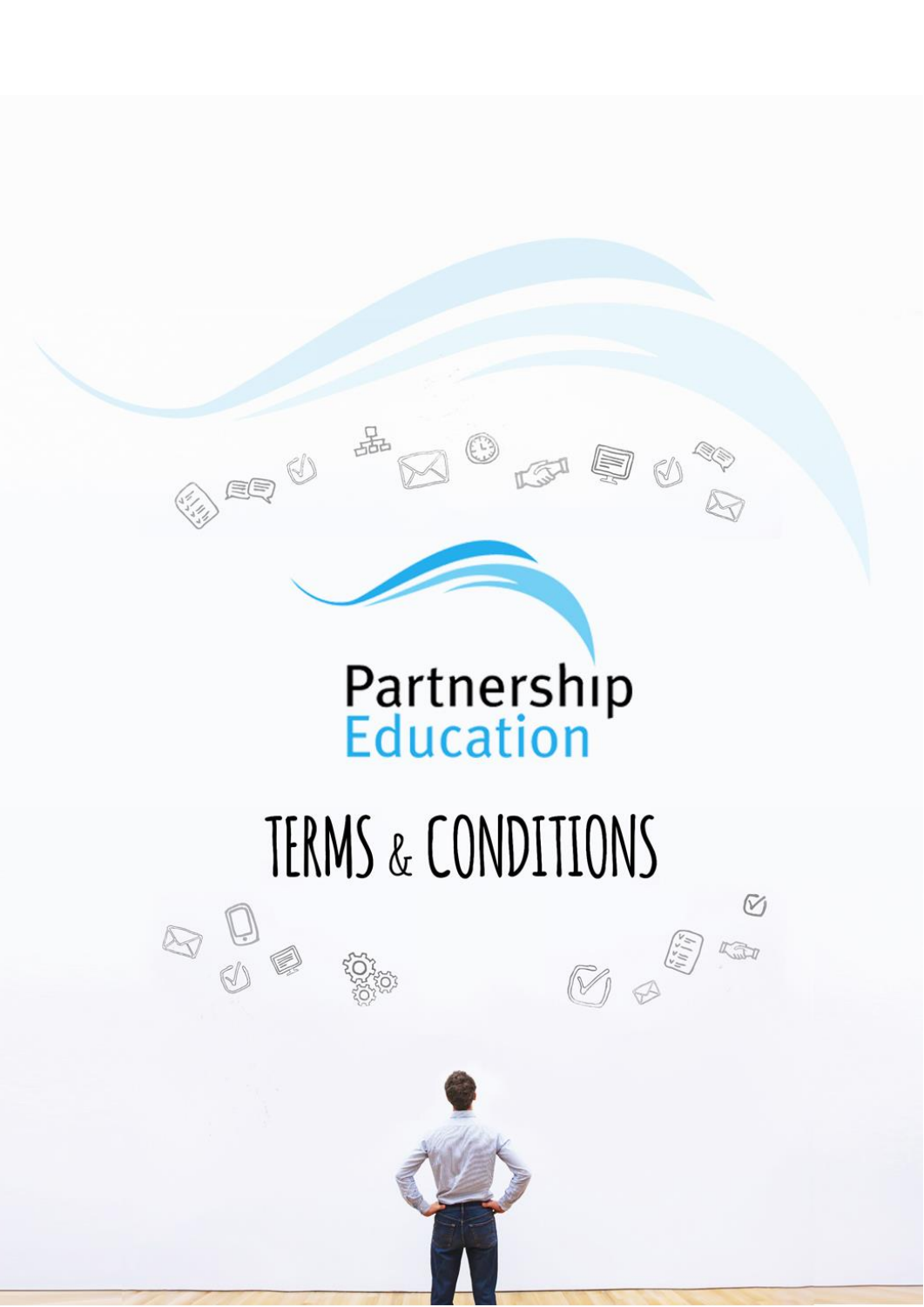

# **PARTIES**

- (1) **Partnership Education Limited** (PEL) incorporated and registered in England and Wales whose registered office is at Cranfield Innovation Centre, University Way, Cranfield Technology Park, Cranfield, Bedfordshire, MK43 0BT ("**Supplier**").
- (2) **The Customer**  as detailed in the Proposal ("**Customer**")

#### **BACKGROUND**

- (A) The Supplier has developed and will provide the Managed Services.
- (B) The Customer has decided to appoint the Supplier to provide the Managed Services.
- (C) The Supplier has agreed to provide, and the Customer has agreed to receive and pay for the Services, subject to the terms and conditions of this agreement.

#### **AGREED TERMS**

#### **1. INTERPRETATION**

1.1 The definitions and rules of interpretation in this clause apply in this agreement.

**Applicable Laws:** means all laws and regulatory requirements, and all rules, codes, industry standards, guidance and other requirements made or imposed by a regulator or any governmental or other competent authority, in each case that are applicable to the activities from time to time of the Customer, the Supplier and/or provision or use of the Services.

**Business Day:** a day other than a Saturday, Sunday or between Christmas Day and New Year's Day, or public holiday in the country in which the Service is being provided when banks are open for business. For the avoidance of doubt, it is recognised that the Service is available 8:30-17:00 GMT.

**Change Control Procedure:** the procedures set out in clause 10.

**Change of Control:** means that the person or persons who controlled or had the power to control the affairs and policies of the applicable entity whether directly or indirectly and either by ownership or share capital, possession of voting power, ability to appoint directors, contract or otherwise, ceases to have such control.

**Confidential Information:** all confidential information (however recorded or preserved) disclosed by a party or its employees, officers, representatives, advisers or subcontractors involved in the provision or receipt of the Services (together, its **Representatives**) to the other party and that party's Representatives in connection with this agreement which information is either labelled as such or should reasonably be considered as confidential because of its nature and the manner of its disclosure.

**Customer Data:** any information that is provided by the Customer to the Supplier as part of the Customer's use of the Managed Services, including any information derived from such information, which includes Customer Personal Data.

**Customer Personal Data:** any Personal Data comprised in the Customer Data.

**Customer Site:** As detailed in the Proposal.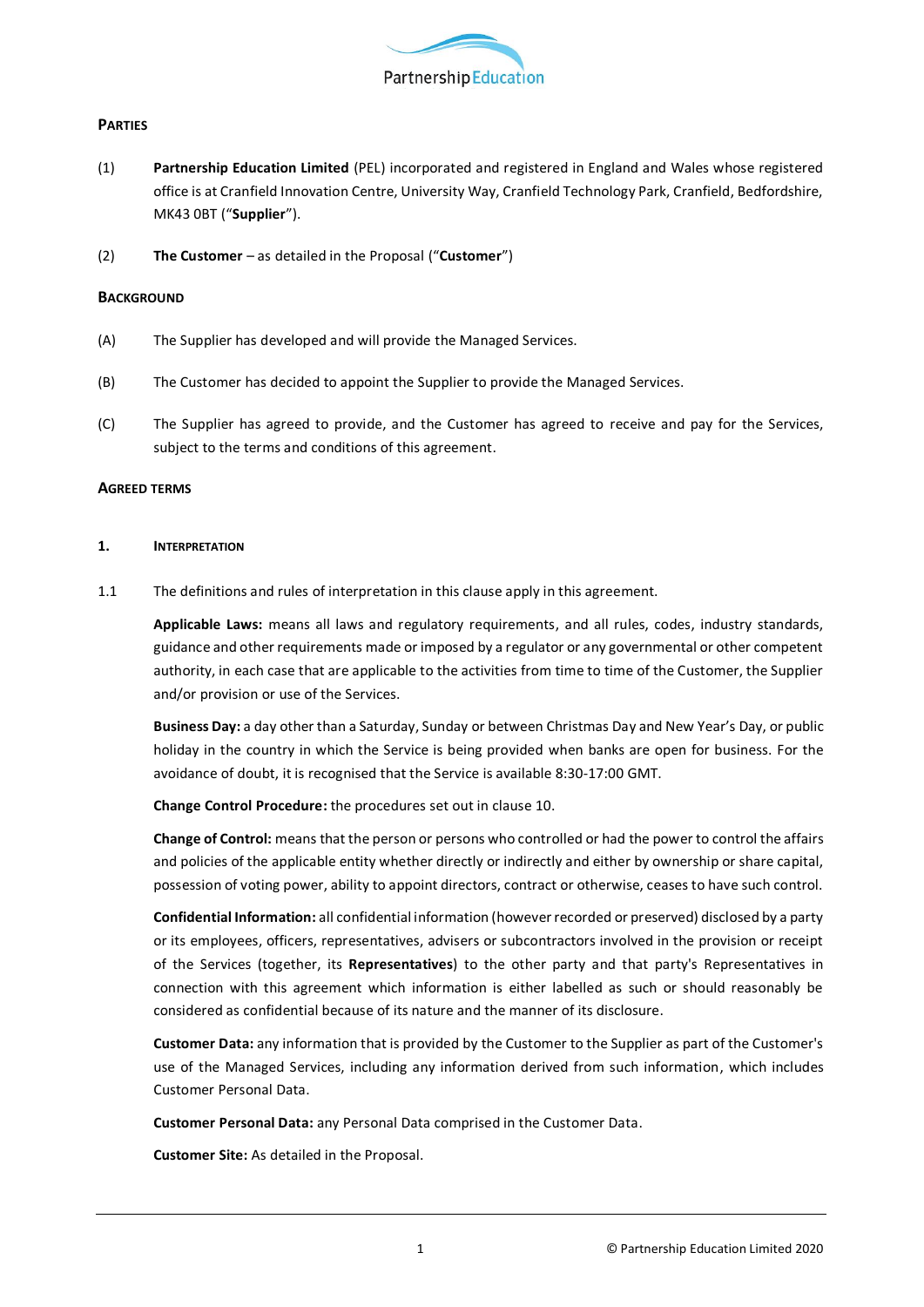

**Customer-Side Equipment:** any equipment located or to be located on a Customer Site but controlled or to be controlled exclusively by the Supplier as part of the Managed Services.

**Data Controller:** has the meaning given to that term in the DPA and GDPR.

**Data Processor:** has the meaning given to that term in the DPA and GDPR.

**Data Protection Regulations:** means the DPA and all other Applicable Laws that are relevant to privacy and/or the protection of personal data

**DPA**: the Data Protection Act 1998 / 2018.

**Dispute Resolution Procedure:** the procedure described in clause 11.

**Effective date:** as detailed in the Proposal.

**End User Licence Agreement:** means the software licence agreements relating to any and all Customer Software**.**

**Exit Services:** the exit related services that are to be provided by the Supplier, as requested by the Customer, to successfully transition the Managed Services to a Replacement Supplier.

**Extended term:** a period of 1 year commencing on each anniversary of the Effective Date.

**Fees:** the fees payable to the Supplier, as described in the Proposal.

**First Level Support:** the level of support provided by a Service Desk as the single point of contact for reporting all issues that are impacting the IT user community. The Service Desk staff will attempt to resolve the issue i.e. if it is an incident, restore normal service or if it is a service request, fulfil the request. If the Service Desk engineer cannot resolve the issue, then it is escalated to another level of support for resolution. The escalation can be to Second or Third Level Support as identified by the Service Desk engineer.

**GDPR -** The General Data Protection Regulation 2016/679 - Implementation date: 25 May 2018

**Good Industry Practice:** means the exercise of skill, care, diligence, prudence and foresight that would reasonably or ordinarily be expected from a skilled and experienced operator engaged in the same or similar type of undertaking as the Supplier.

**Hardware:** all physical telecommunications, networking and computer equipment (including switches, routers, cables, servers, racks, cabinets and peripheral accessories) provided and used by the Supplier to deliver the Managed Services to the Customer. Excluding any hardware used or owned by the Customer (**Customer Hardware**)

**Initial Term:** the period of 1 year commencing on the Effective Date.

**Intellectual Property Rights:** any and all intellectual property rights of any nature, whether registered, registerable or otherwise, including patents, utility models, trademarks, registered designs and domain names, applications for any of the foregoing, trade or business names, goodwill, copyright and rights in the nature of copyright, design rights, rights in databases, moral rights, know-how and any other intellectual property rights that subsist in computer software, computer programs, websites, documents, information, techniques, business methods, drawings, logos, instruction manuals, lists and procedures and particulars of customers, marketing methods and procedures and advertising literature, including the "look and feel" of any websites, and in each case all rights and forms of protection of a similar nature or having equivalent or similar effect to any of these that may subsist anywhere in the world, in each case for their full term, together with any future rights and renewals or extensions.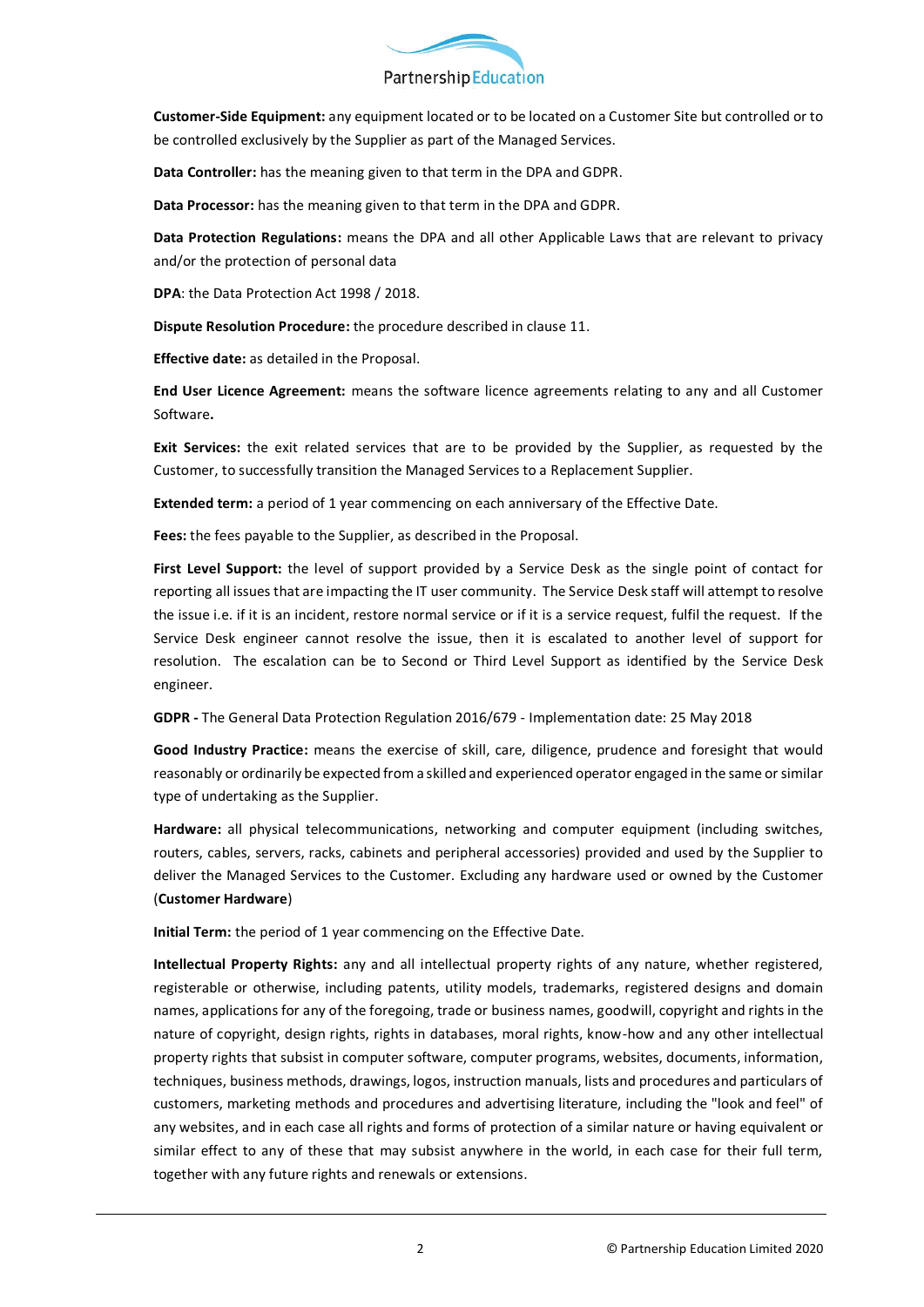

**Maintenance:** any error corrections, updates and upgrades that the Supplier may provide or perform with respect to the Managed Services, as well as any other support under this agreement, all as described in Schedule 4, as may be amended from time to time by written agreement of the parties.

**Managed Services:** the service described in the Managed Service Specification to be performed by the Supplier in accordance with this agreement, as may be amended from time to time by written agreement of the parties, including Maintenance.

**Managed Service Specification:** the specification for the Managed Services as described in Schedule 4, as may be amended from time to time by written agreement of the parties.

**Personal Data:** has the meaning given to that term in the DPA.

**Proposal:** delivered to the Customer in advance of the Effective Date or an Extended Term outlining the services to be delivered, entitled ICT Contract.

**Replacement Supplier:** means a person who provides the Customer with services similar to one or more of the Services in succession to the Supplier, whether following the termination of this agreement or otherwise.

**Second Level Support:** the level of support provide by a group with more expertise in the issue that has been reported. This level of support may include staff who are physically co-located with the user who is reporting the issue and who can attend the user in person, should this be required to resolve the issue.

**Service Desk:** The function provided by the Supplier to undertake activities such as logging Customer incidents, provide First Line Support Services to the Customer and allocate onsite support as required.

**Service Level Arrangements:** the service level arrangements set out in Schedule 1 regarding the performance of the Managed Services, as may be amended from time to time by written agreement of the parties.

**Services:** the Managed Services.

**Software:** any software used by the Supplier to provide the Managed Services to the Customer whether owned by a third party (**Third-Party Software**) or by the Supplier (**Supplier Software**) but excluding any software used or owned by the Customer (**Customer Software**).

**Supplier's System:** the information and communications technology system to be used by the Supplier in performing the Services, including the Hardware, the Software, the Customer-side Equipment and communications links between the Hardware and the Customer-side Equipment and the Customer's operating environment.

**Third Level Support:** the level of support provided by the staff that are the technical authority for the part of the IT infrastructure that is under investigation e.g. the application development team, the network team.

**Transferring Contracts:** the third-party contracts (including licenses to Third-Party Software) that the Supplier reasonably considers necessary to enable the transition of the Managed Services to the Customer or any Replacement Supplier on expiry or termination of this agreement.

**TUPE:** means the Transfer of Undertakings (Protection of Employment) Regulations 2006.

**Virus:** without limitation, any malicious code, trojans, worms and viruses, lock, authorisation key or similar device that impairs or could impair the operation of the Software, Customer Software and or the Managed Services.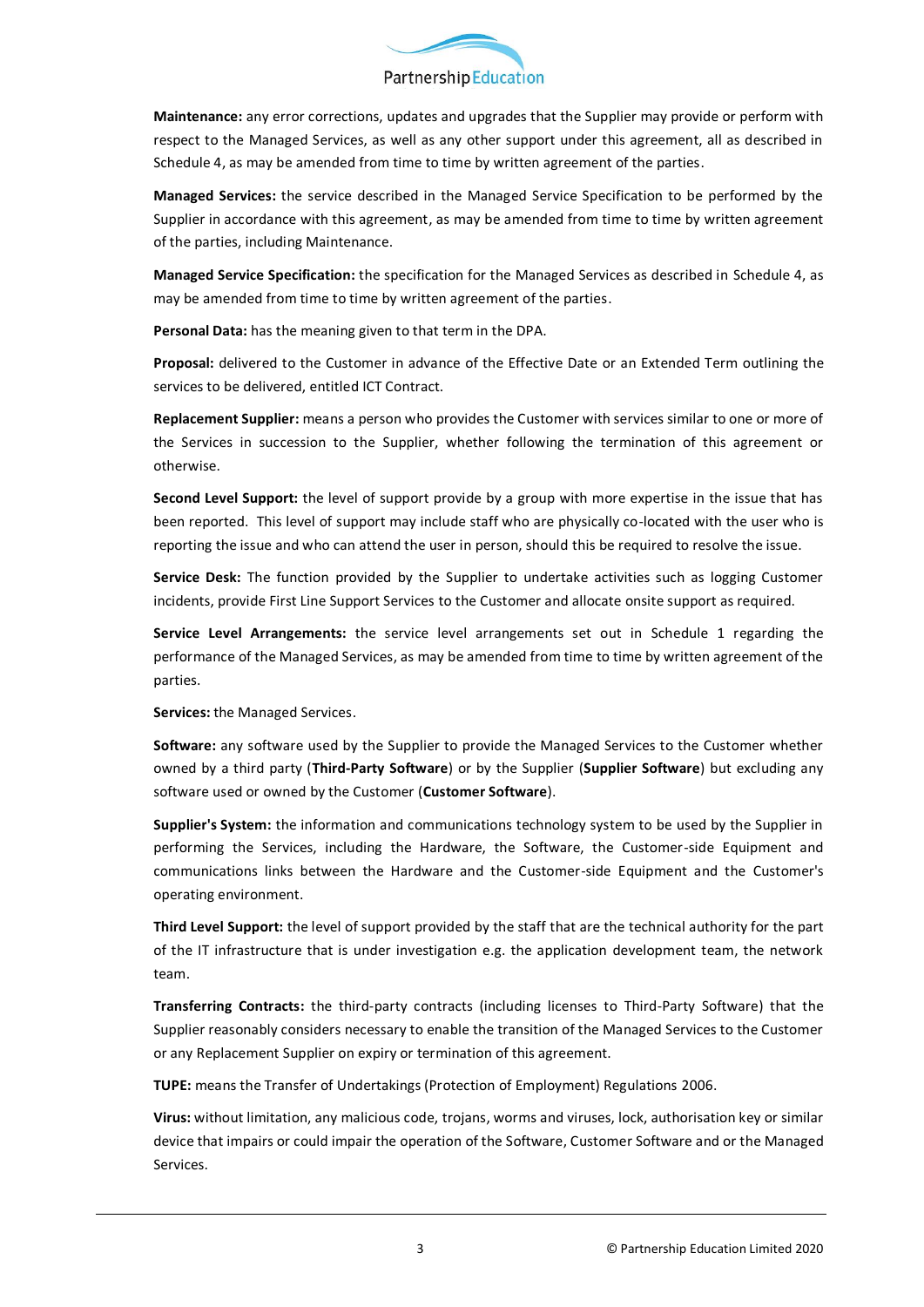

**Year:** means, for Year 1, the period of twelve-months from the Effective Date, and for each subsequent Year, the twelve-month period commencing on each anniversary of the Effective Date **(Extended Term)**.

- 1.2 Clause, schedule and paragraph headings shall not affect the interpretation of this agreement.
- 1.3 Unless the context otherwise requires, words in the singular shall include the plural and in the plural shall include the singular.
- 1.4 Unless the context otherwise requires, a reference to one gender shall include a reference to the other genders.
- 1.5 A reference to a statute or statutory provision is a reference to it as amended, extended or re-enacted from time to time.
- 1.6 A reference to a statute or statutory provision shall include all subordinate legislation made from time to time under that statute or statutory provision.
- 1.7 Any phrase introduced by the words including, includes, in particular or for example, or any similar phrase, shall be construed as illustrative and shall not limit the generality of the related general words.
- 1.8 References to clauses and schedules are to the clauses and schedules of this agreement. References to paragraphs are to paragraphs of the relevant schedule.
- 1.9 A person includes a natural person, corporate or unincorporated body (whether or not having separate legal personality) and that person's personal representatives, successors or permitted assigns.

# **2. CONFLICTING TERMS**

2.1 If there is an inconsistency between any of the provisions in the main body of this agreement and the Schedules, the provisions in the main body of this agreement shall prevail.

#### **3. SERVICE PROVISION**

- 3.1 The Supplier shall provide the Managed Services as from the relevant Effective Date until expiry or earlier termination of this agreement in accordance with this agreement.
- 3.2 Without prejudice to the Customer's other rights or remedies under this agreement, where the Supplier fails to perform the Managed Services in accordance with the applicable service levels set out in the Service Level Arrangements, the Customer shall be entitled to require the Supplier promptly to remedy any faults with the Managed Services at no additional charge to the Customer and the Supplier shall promptly arrange all such additional resource as is reasonably necessary to rectify such faults, mitigate the impact of such faults and prevent any recurrence of such faults.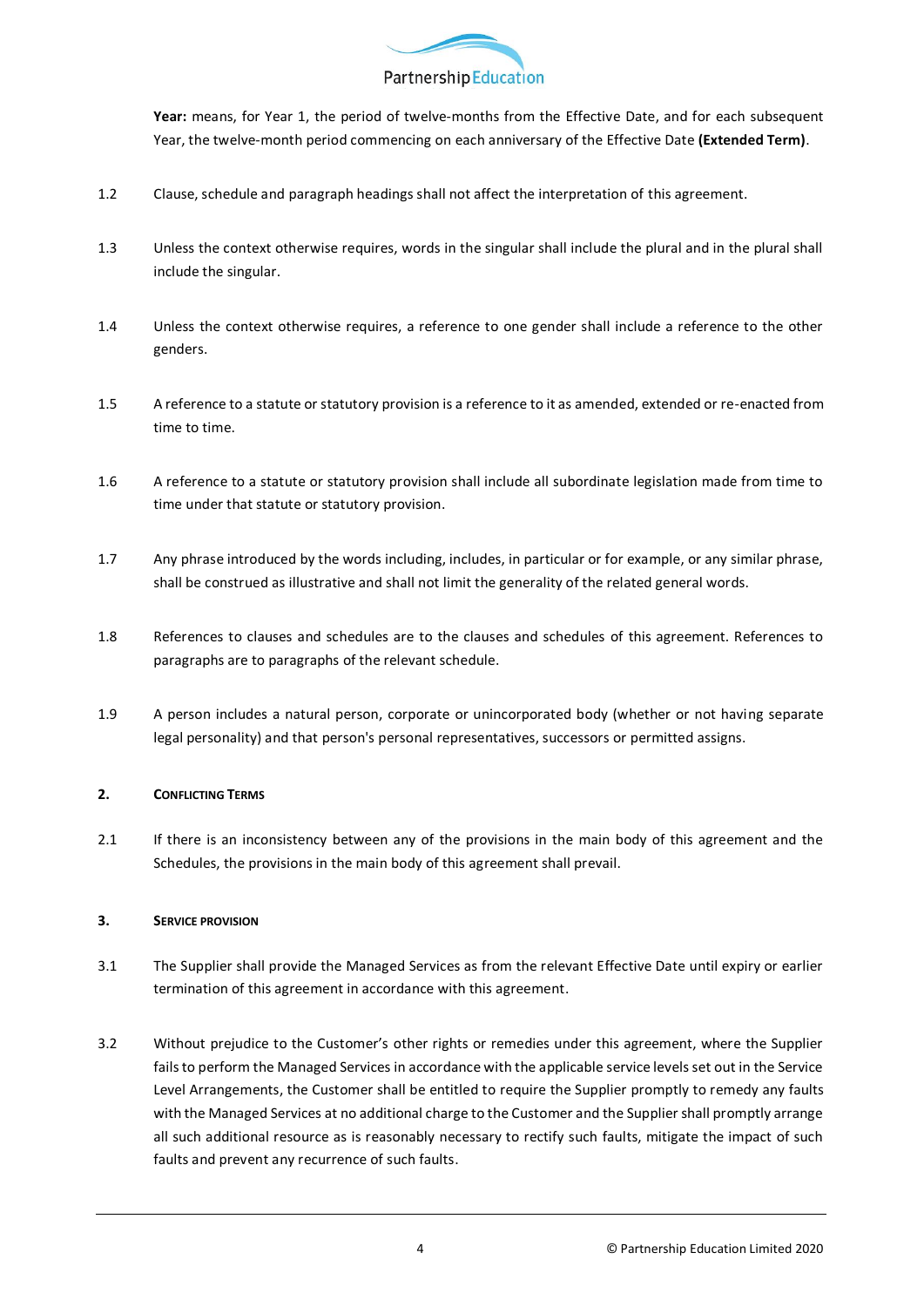

- 3.3 The Customer shall not store, distribute or transmit any material or commit such acts through the Managed Services that:
	- (a) is unlawful, harmful, threatening, defamatory, obscene, harassing or racially or ethnically offensive;
	- (b) facilitates illegal activity;
	- (c) depicts sexually explicit images; and/or
	- (d) promotes unlawful violence, discrimination based on race, gender, age, disability, sexual orientation, religion and belief, gender reassignment, or any other illegal activities.
- 3.4 The Customer shall remain responsible for the use of the Managed Services under its control, including any use by third parties (whether fraudulent or invited by the Customer).
- 3.5 The Customer shall not provide the Managed Services to third parties, unless agreed with the Supplier.
- 3.6 The Supplier reserves the right to (on giving the Customer at least 30 days' prior written notice of the same):
	- (a) modify the Supplier's System, its network, system configurations or routing configuration; or
	- (b) modify or replace any Hardware or Software in its network or in equipment used to deliver any Service over its network,

provided that this has no adverse effect on the Supplier's obligations under this agreement and/or the Customer's receipt of the Managed Services, and/or the Supplier's provision of the Managed Services or the Service Level Arrangements.

# **4. CUSTOMER DATA**

- 4.1 The Supplier shall promptly notify the Customer in writing of any corruption, loss or damage to the Customer Data or of any breach of its obligations relating to Customer Data under this agreement. In the event of any corruption, loss or damage to Customer Data, the Supplier shall, without prejudice to the Customer's other rights and remedies, use all reasonable endeavours to restore and/or correct the corrupted, lost or damaged Customer Data from the latest backup of such Customer Data. The Supplier shall not be responsible for any loss, destruction, alteration or unauthorised disclosure of Customer Data caused by any third party (except those third parties that are engaged by the Supplier, such as subcontractors who perform services related to Customer Data maintenance and back-up on behalf of the Supplier).
- 4.2 Each party warrants that it shall comply with the Data Protection Regulations in respect of its obligations or otherwise arising under this agreement.
- 4.3 The Customer shall be the Data Controller, and the parties hereby acknowledge that the Supplier will be acting as Data Processor in respect of all data processing activities in relation to Customer Data that the Supplier carries out under this agreement.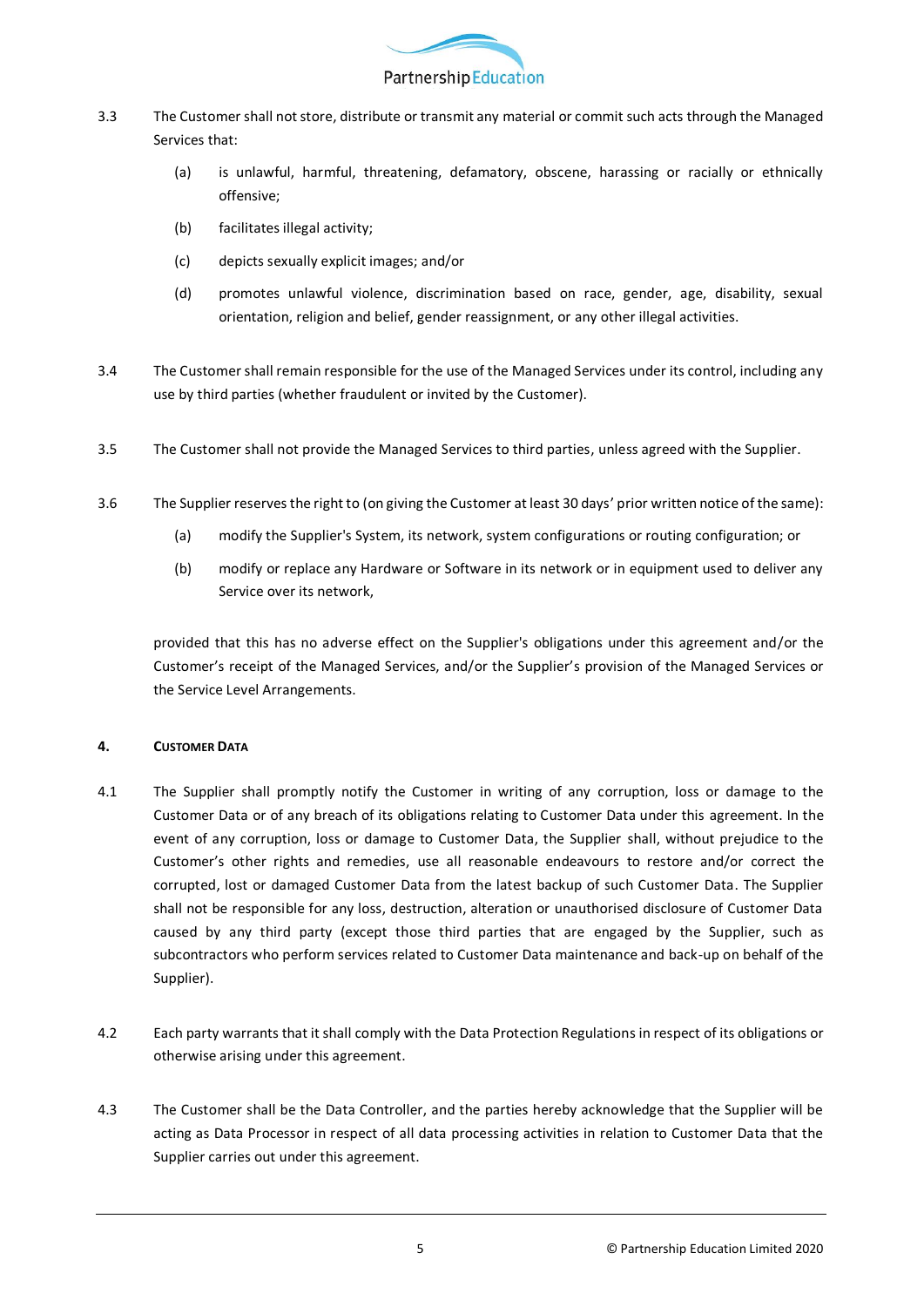

- 4.4 The Supplier undertakes to the Customer that:
	- (a) it shall process the Customer Personal Data only in accordance with the written instructions of the Customer and to the extent, and in such a manner, as is reasonably necessary to supply the Managed Services in accordance with this agreement or as is required by any Applicable Laws;
	- (b) in respect of Customer Personal Data of the Customer, which is in the possession or under the control of the Supplier, it shall implement and maintain the technical and organisational measures to protect this Customer Personal Data against unauthorised or unlawful processing and accidental loss, destruction, alteration or disclosure;
	- (c) it shall not (and shall ensure that its Personnel do not) publish, disclose or divulge any Customer Data and/or Customer Personal Data to any third party, nor allow any third party to process Customer Data and/or Customer Personal Data on the Supplier's behalf without the prior written consent of the Customer;
	- (d) it shall not transfer Customer Personal Data outside the European Economic Area without the prior written consent of the Customer; and
	- (e) it shall assist the Customer with any subject access request that the Customer or Supplier receives relating to Customer Personal Data processed by the Supplier under this agreement.
- 4.5 The Supplier will establish and maintain robust policies and procedures to:
	- (a) ensure that access to Customer Personal Data (or data comprising Customer Personal Data) is limited to those of its Personnel who require access to perform the Managed Services or to otherwise comply with its obligations and/or exercise its rights under this agreement;
	- (b) ensure the reliability of Personnel who have access to Customer Personal Data (or data comprising Customer Personal Data), and ensure that those Personnel are aware of their obligations and the Supplier's obligations under this agreement; and
	- (c) maintain the confidentiality and security of all Customer Personal Data (or data comprising Customer Personal Data) in a manner consistent with its obligations under this agreement and the Data Protection Regulations.
- 4.6 The Supplier will, on request of the Customer on termination (or expiry) of the agreement or on such earlier date as the Customer may require, and at no additional cost to the Customer, either return the Customer Data including all Customer Personal Data (and including all back-up records and other copies thereof, whether electronic or written) to the Customer in a format reasonably requested by the Customer or, if the Customer so elects, destroy the Customer Data including all Customer Personal Data.

## **5. SUPPLIER'S OBLIGATIONS**

- 5.1 The Supplier hereby warrants, represents and undertakes that:
	- (a) the Services will be performed with all reasonable skill and care and in accordance with Good Industry Practice, and in accordance with all Applicable Laws, the Managed Service Specification, Service Level Arrangements and the other terms and conditions of this agreement;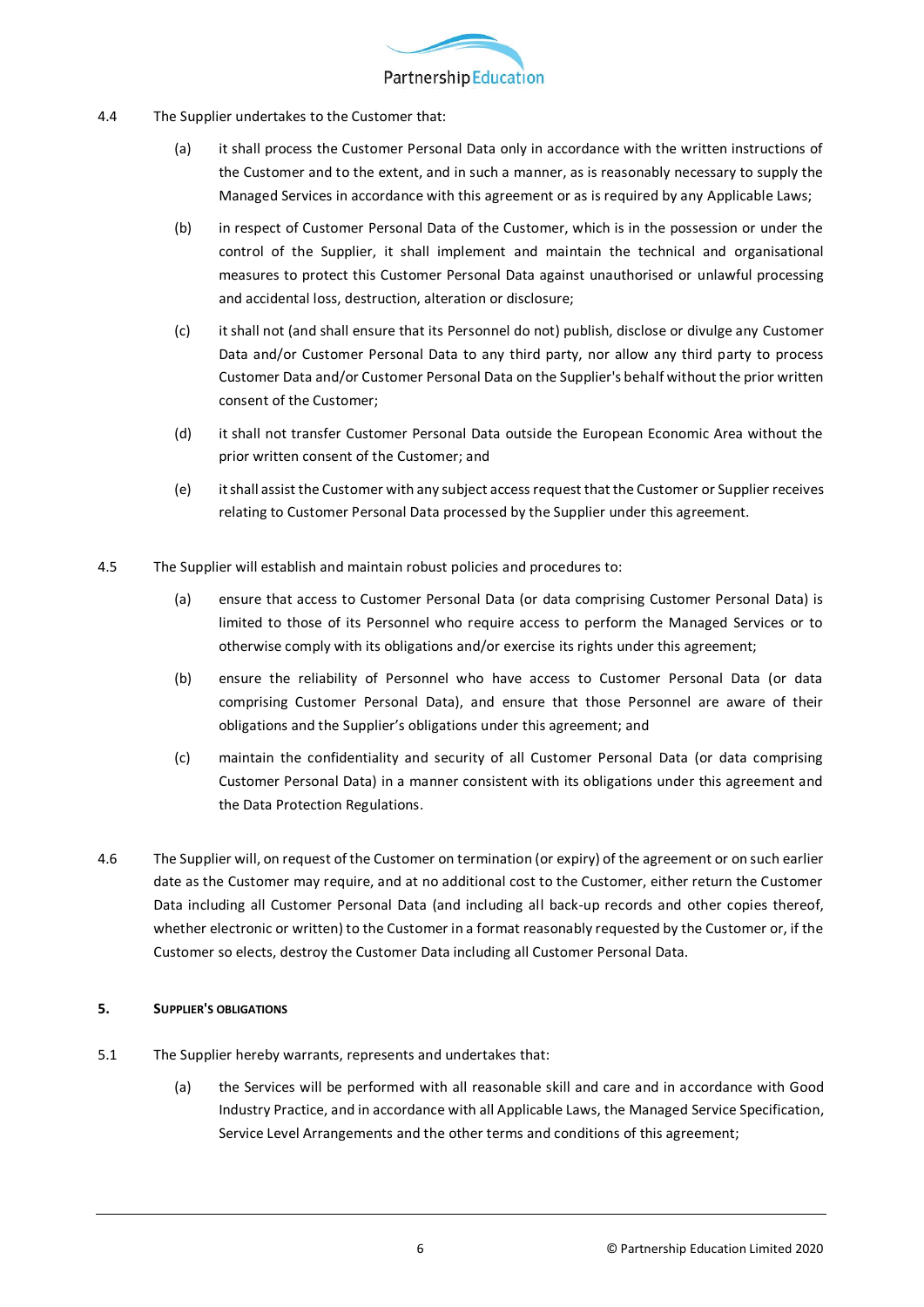

- (b) it shall perform the Services in a manner that does not cause damage to, or otherwise unreasonably adversely interfere with, the Customer's operating environment and/or any other data, systems, property and/or equipment owned or used by the Customer; and
- (c) it shall perform the Services in accordance with the Customer's documented policies and procedures (as notified and provided by the Customer to the Supplier from time to time in writing).
- 5.2 The Supplier shall:
	- (a) keep all Customer Data safe and secure while they are in the custody, possession or control of the Supplier;
	- (b) co-operate with all third party service providers engaged by the Customer from time to time and notified to the Supplier by the Customer in writing, and keep the Customer informed in advance (where reasonably practicable) of any issue regarding the Managed Services and/or any third party service provider that may adversely impact performance of any Service;
	- (c) act reasonably and in good faith and give prompt attention to any matter reasonably raised by the Customer relating to the Supplier's obligations and/or the performance or receipt of the Services;
	- (d) provide its communications, co-operation, support, information and assistance in a timely manner and in a proactive, transparent and open way and in a spirit of trust and mutual confidence;
	- (e) promptly report all problems and issues with the Services to the Customer and agree with the Customer a workable solution before taking any remedial or corrective action (such agreement not to be unreasonably withheld or delayed);
	- (f) ensure PAYE employees have a valid and up to date Enhanced DBS certificate
	- (g) act at all times in accordance with any Applicable Law and not act in a manner that will put the Customer in breach of any Applicable Law;
	- (h) comply with the provisions of any End User Licence Agreements applicable to Third Party Software provided by the Customer to the Supplier under this agreement; and
	- (i) promptly on becoming aware, notify the Customer in writing of any actual or anticipated Change of Control of the Supplier.

#### **6. SECURITY**

- 6.1 The Supplier shall ensure that robust and appropriate safety and security systems and procedures are implemented, maintained and enforced at all times to prevent any unauthorised access or damage to any and all Services, the Supplier's System and related networks or resources and/or the Customer Data, in accordance with this agreement.
- 6.2 The Customer shall promptly inform the Supplier if it suspects or uncovers any breach of security, and shall use all reasonable endeavours to promptly remedy such breach and to prevent it reoccurring.

# **7. CUSTOMER'S OBLIGATIONS**

- 7.1 The Customer shall:
	- (a) provide the Supplier with: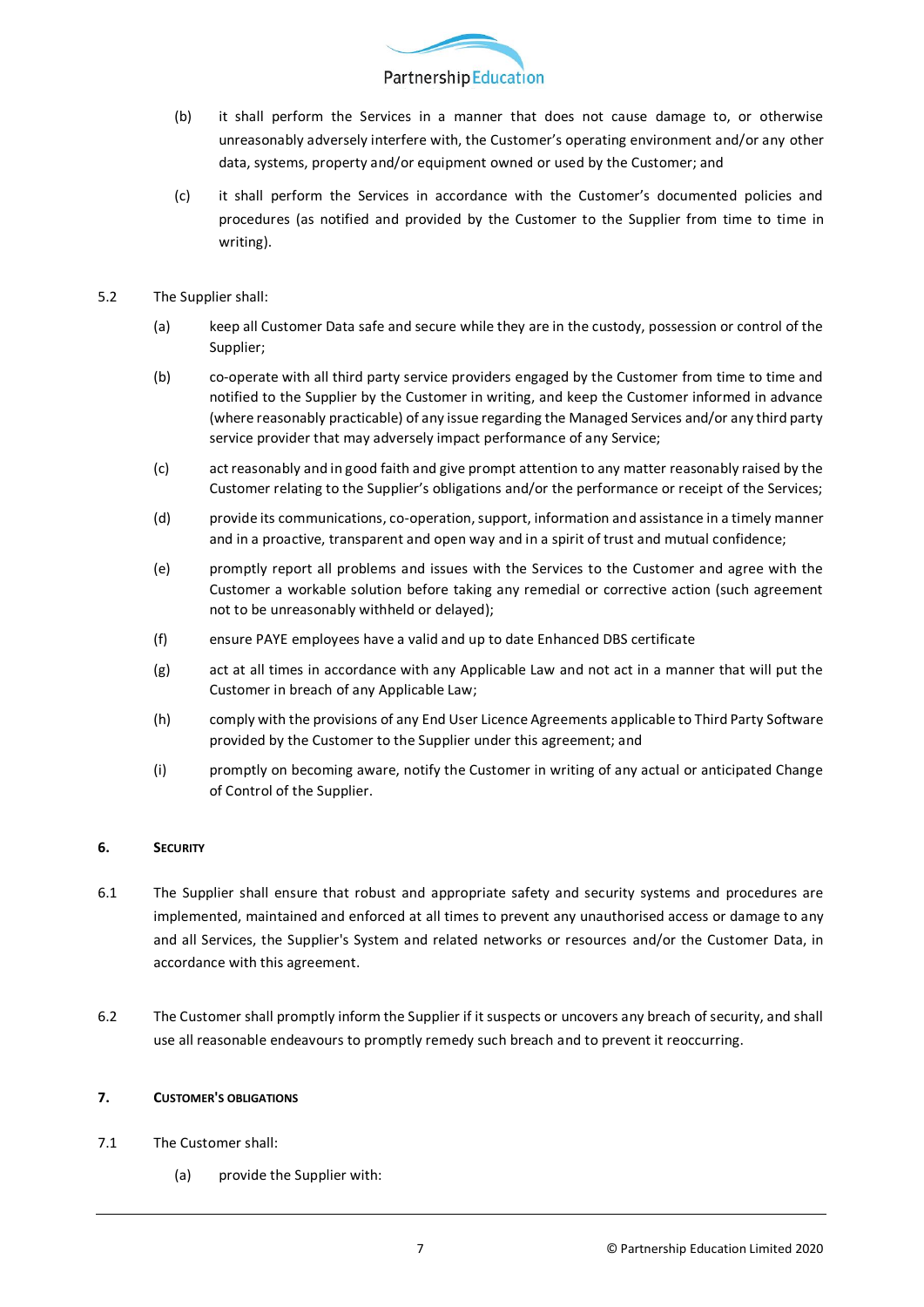

- (i) all necessary co-operation in relation to this agreement; and
- (ii) all necessary access to such information as may be required by the Supplier,

in order to render the Managed Services, including Customer Data, security access information and Customer Software interfaces, to the Customer's other business applications, subject to the Supplier complying with the Customer's security requirements;

- (b) provide such access for any of the Supplier's Personnel to the relevant Customer's Site(s) during the Customer's normal working hours in each Business Day as may be reasonably required in connection with the provision of the Services and at such other hours as may be arranged in advance;
- (c) provide such personnel assistance, as may be reasonably requested by the Supplier from time to time;
- (d) appoint the Account Manager, who shall have the authority to contractually bind the Customer on all matters relating to this agreement;
- (e) comply with the Acceptable Use Policy detailed in Schedule 2
- (f) comply with all Applicable Laws with respect to its activities under this agreement; and
- (g) carry out all other Customer responsibilities set out in this agreement.

#### **8. WARRANTIES**

- 8.1 The Customer warrants that:
	- (a) it has the full capacity and authority to enter into and perform this agreement and that this agreement is executed by a duly authorised representative of the Customer;
	- (b) it has the authority to grant any rights to be granted to the Supplier under this agreement, including the right to provide the Customer Software and Customer Hardware to the Supplier as indicated in this agreement and for the same to be used in the provision of the Managed Services and otherwise in connection with this agreement;
	- (c) it will comply with and use the Managed Services in accordance with or as reasonably anticipated by this agreement and all Applicable Laws, and shall not do any act that shall infringe the rights of any third party including the publishing or transmission of any materials contrary to relevant laws;
	- (d) it owns or has obtained valid licences, consents, permissions and rights to use, and where necessary to sub-license to the Supplier (or otherwise allow the Supplier to use), any third-party licences and consents in respect of any Customer Software;
	- (e) the Supplier's use in the provision of the Managed Services or otherwise in connection with this agreement of any third-party materials, including any Customer Hardware or Customer Software supplied by the Customer to the Supplier for use in the provision of the Managed Services or otherwise in connection with this agreement, shall not, as far as Customer is aware, cause the Supplier to infringe the rights, including any Intellectual Property Rights, of any third party; and,
	- (f) it will request its users comply with the Supplier's reasonable and lawful instructions and provide reasonable cooperation in relation to the Managed Services.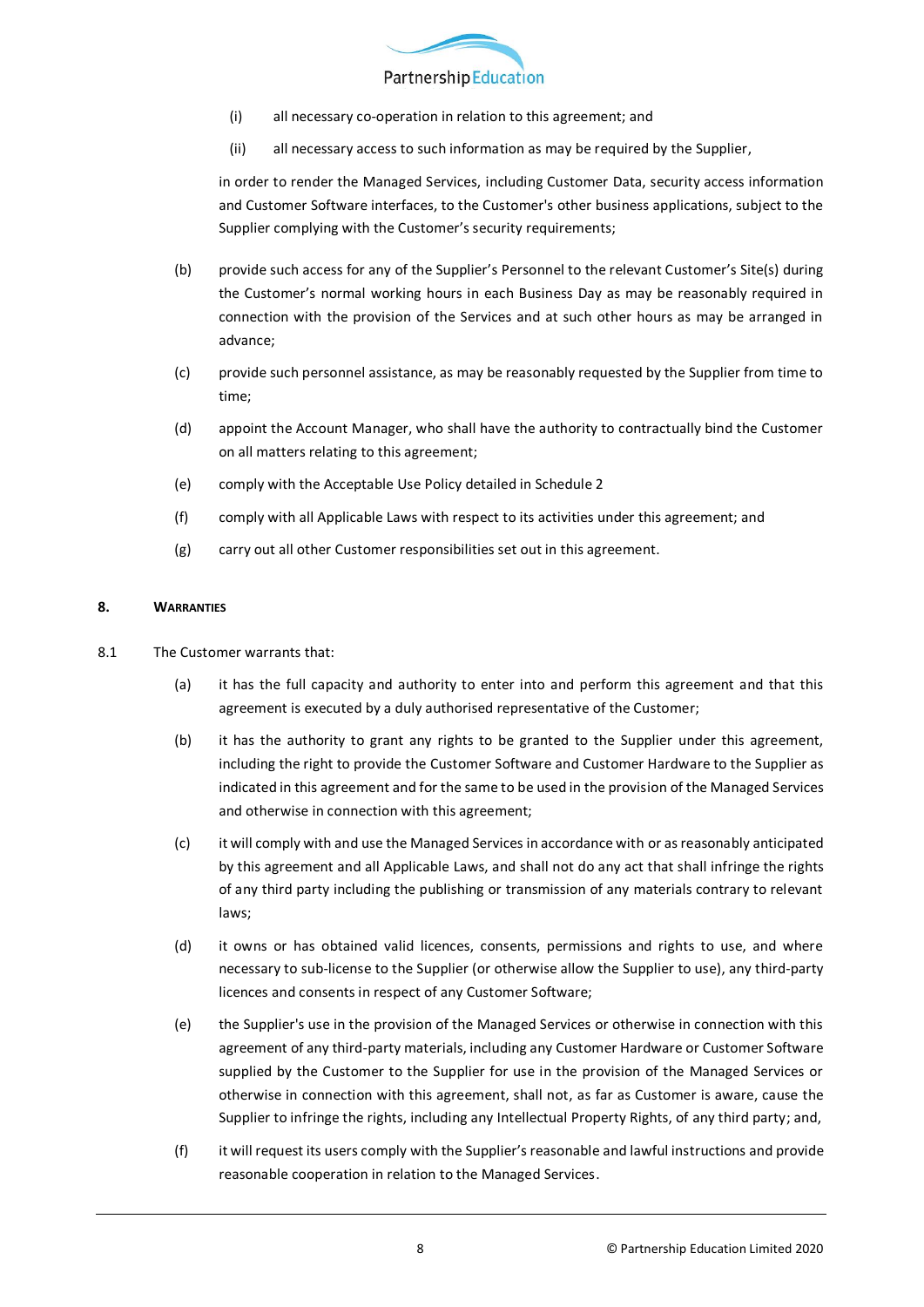

- 8.2 The Supplier warrants, represents and undertakes that:
	- (a) it has the full capacity and authority to enter into and perform this agreement and that this agreement is executed by a duly authorised representative of the Supplier;
	- (b) it owns or has obtained valid licences, consents, permissions and rights to enable the Supplier to comply with this agreement and to use any of the Intellectual Property Rights necessary for the fulfilment of all its obligations under this agreement including for the Customer's use and receipt of the Services, and the Supplier shall not breach the provisions of any such necessary licences, consents, permissions and rights or cause the same to be breached;
	- (c) it will comply with all Applicable Laws in performing its obligations under this agreement;
	- (d) the Customer's use of the Services, including any materials supplied by or on behalf of the Supplier to the Customer, shall not cause the Customer to infringe the rights, including any Intellectual Property Rights, of any third party;
	- (e) all personnel used by the Supplier in the performance of this agreement are adequately skilled and experienced and qualified and trained for the activities they are required to perform;
	- (f) the Managed Services, with effect from the relevant Effective Date, will function and perform in accordance with the requirements of this agreement, including the Managed Services Specification, Customer Requirements and the Service Level Arrangements.

# **9. FEES AND PAYMENT**

- 9.1 The Customer shall, in consideration of provision of the Services in accordance with this agreement, pay the Fees for each Service requested by the Customer outlined in the Proposal.
- 9.2 All amounts and Fees stated or referred to are exclusive of any applicable value added tax, which shall be added to the relevant invoice at the appropriate rate.
- 9.3 Except to the extent expressly stated otherwise, the Supplier shall invoice the Customer annually in advance for all sums, including the Fees. Each undisputed invoice is due payable within 30 days following the Customer's receipt of a correct invoice. The Customer agrees to notify the Supplier in writing of any invoice dispute without undue delay.
- 9.4 The Customer shall reimburse the Supplier for all actual, reasonable travel costs and expenses including airfares, hotels and meals incurred by the Supplier for services delivered outside of the Proposal.
- 9.5 Without prejudice to any other right or remedy that it may have, if the Customer fails to pay the Supplier any undisputed amounts on the due date, the Supplier may:
	- (a) charge interest on such sum from the due date for payment at the annual rate of 4% above the base rate from time to time of the Bank of England, accruing on a daily basis and being compounded quarterly until payment is made, whether before or after any judgment and the Customer shall pay the interest immediately on demand;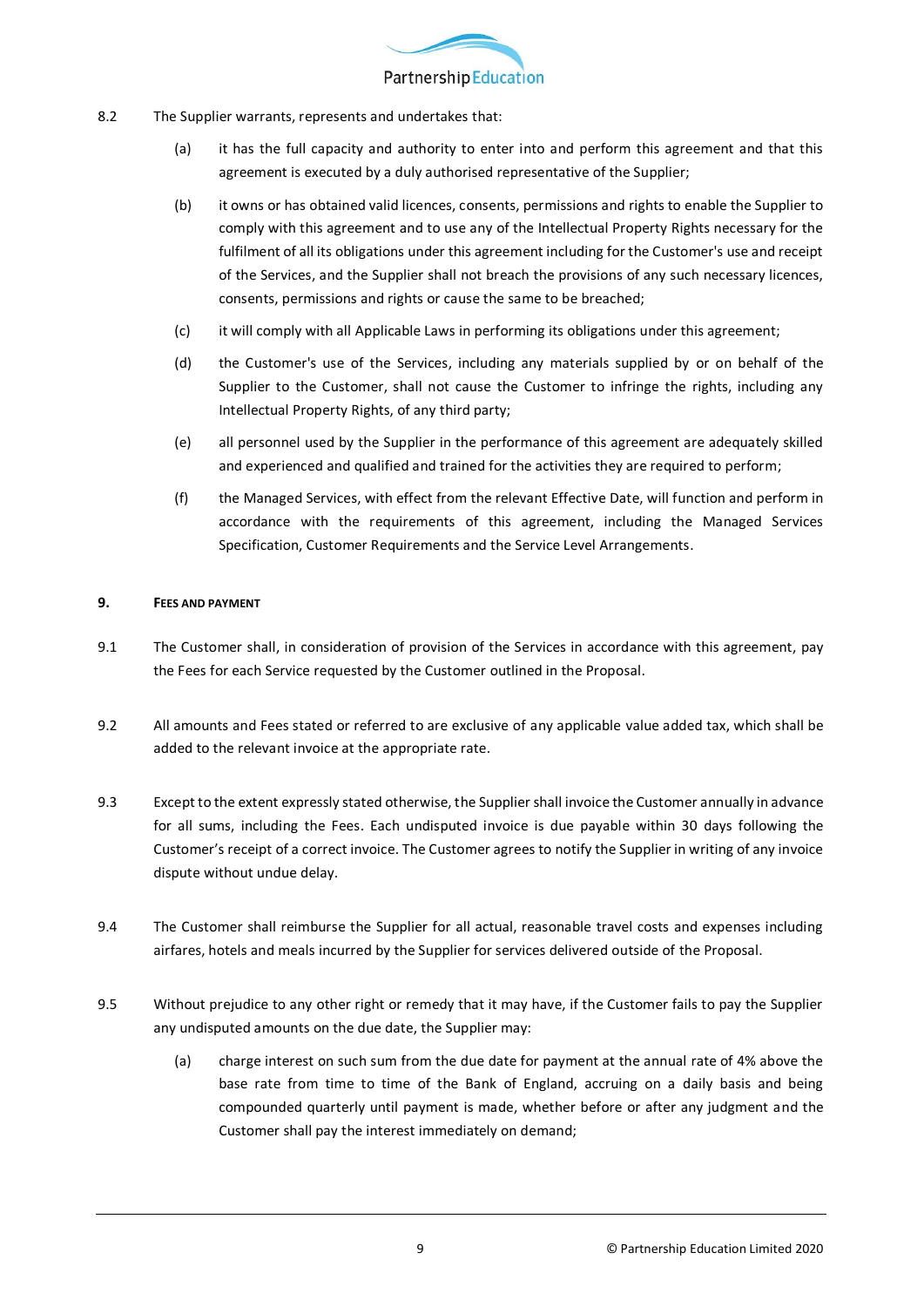

(b) where: (i) such undisputed amounts have been overdue for 15 days of more; and, (ii) the Supplier has after such 15 day period notified the Customer in writing that it intends to suspend all Services if the Customer does no pay such undisputed amounts within 30 further days of its receipt of that notice to suspend all Services until payment has been made in full.

Company details are provided below:

- **VAT Number**: GB 338888537
- **Company Number:** 05924935
- **Registered Office:**
	- Partnership Education Ltd,
	- Innovation Centre,
	- University Way,
	- Cranfield Technology Park,
	- Cranfield,
	- Bedfordshire,
	- MK43 0BT

*Please make cheques payable to Partnership Education Ltd*

# **10. CHANGE CONTROL AND DELAYS**

- 10.1 If either party wishes to change the scope or execution of the Managed Services (including Customer requests for additional services), it shall submit a change control request in line with the Change Control Procedure in accordance Schedule 3, detailing the requested change to the other in writing.
- 10.2 If at any time the Supplier becomes aware that it will not (or is unlikely to) perform the Managed Services in accordance with this agreement, it shall promptly notify the Customer of such delay and provide the Customer with preliminary details of the reasons for it.
- 10.3 The Supplier shall as soon as possible and in any event not later than two Business Days after notification under clause 10.2, give the Customer written details of the reasons for the delay and the consequences of the delay.
- 10.4 The Supplier shall, at no additional cost to the Customer, deploy such additional resources and take all reasonable steps as are necessary to eliminate or mitigate the consequences of the delay, and advise the Customer and keep the Customer fully informed and up-to-date of the status of remedial efforts being undertaken with respect to the delay except to the extent that the delay is due to reasons within the Customer's reasonable control. To the extent that the delay is due to reasons within the Customer's reasonable control, the Customer may request that the Supplier deploy such additional resources and take all reasonable steps as are necessary to eliminate or mitigate the consequences of the delay at the Customer's additional cost.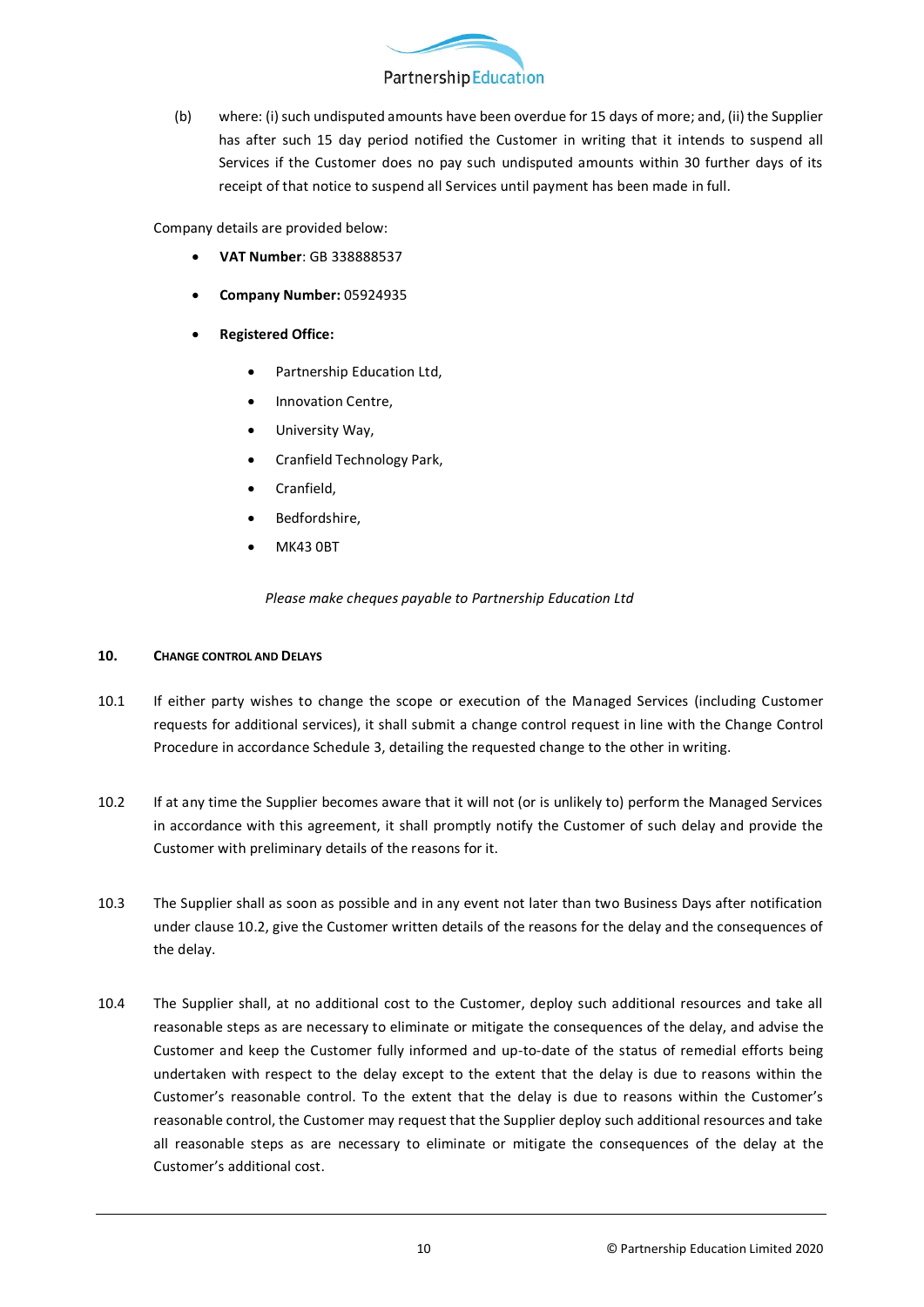

- 10.5 It is agreed that any Customer delays in meeting its obligations in relation to the Services may result in a Supplier delay in providing the Services. In such circumstances, the Supplier will be relieved from performing its obligations under this agreement if, and only to the extent that the Supplier's nonperformance results from the Customer's delay to perform its obligations under this agreement, provided that the Supplier:
	- (a) promptly notifies the Customer in writing of the Customer's delay and the impact or likely impact of the delay; and
	- (b) uses its all reasonable endeavours to perform and mitigate any impact, notwithstanding any failure by the Customer to perform or delay in performing.

# **11. DISPUTE RESOLUTION**

- 11.1 If a dispute arises under this agreement, including any dispute arising out of any amount due to a party hereto, then before bringing any suit, action or proceeding in connection with such dispute, a party must first give written notice of the Dispute to the other party describing the dispute and requesting that it is resolved under this dispute resolution process **(**Dispute Notice**).**
- 11.2 If the parties are unable to resolve the dispute within 30 days of delivery of the Dispute Notice, then each party will promptly (but no later than five Business Days thereafter):
	- (a) appoint a designated representative who has sufficient authority to settle the Dispute and who is at a higher management level than the person with direct responsibility for the administration of this agreement (Designated Representative); and
	- (b) notify the other party in writing of the name and contact information of such Designated Representative.
- 11.3 The Designated Representatives will then meet as often as they deem necessary in their reasonable judgment to discuss the Dispute and negotiate in good faith to resolve the Dispute. The Designated Representatives will mutually determine the format for such discussions and negotiations, provided that all reasonable requests for relevant information relating to the Dispute made by one party to the other party will be honoured.
- 11.4 If the parties are unable to resolve the Dispute within 30 days after the appointment of both Designated Representatives, then either party may proceed with any other available remedy.
- 11.5 Notwithstanding the foregoing, either party may seek interim or other equitable relief necessary (including an injunction) to prevent irreparable harm.

#### **12. THIRD-PARTY RIGHTS**

Nothing in this agreement shall confer any right or benefit upon any person who is not a party to it whether under the Contracts (Rights of Third Parties) Act 1999 or otherwise.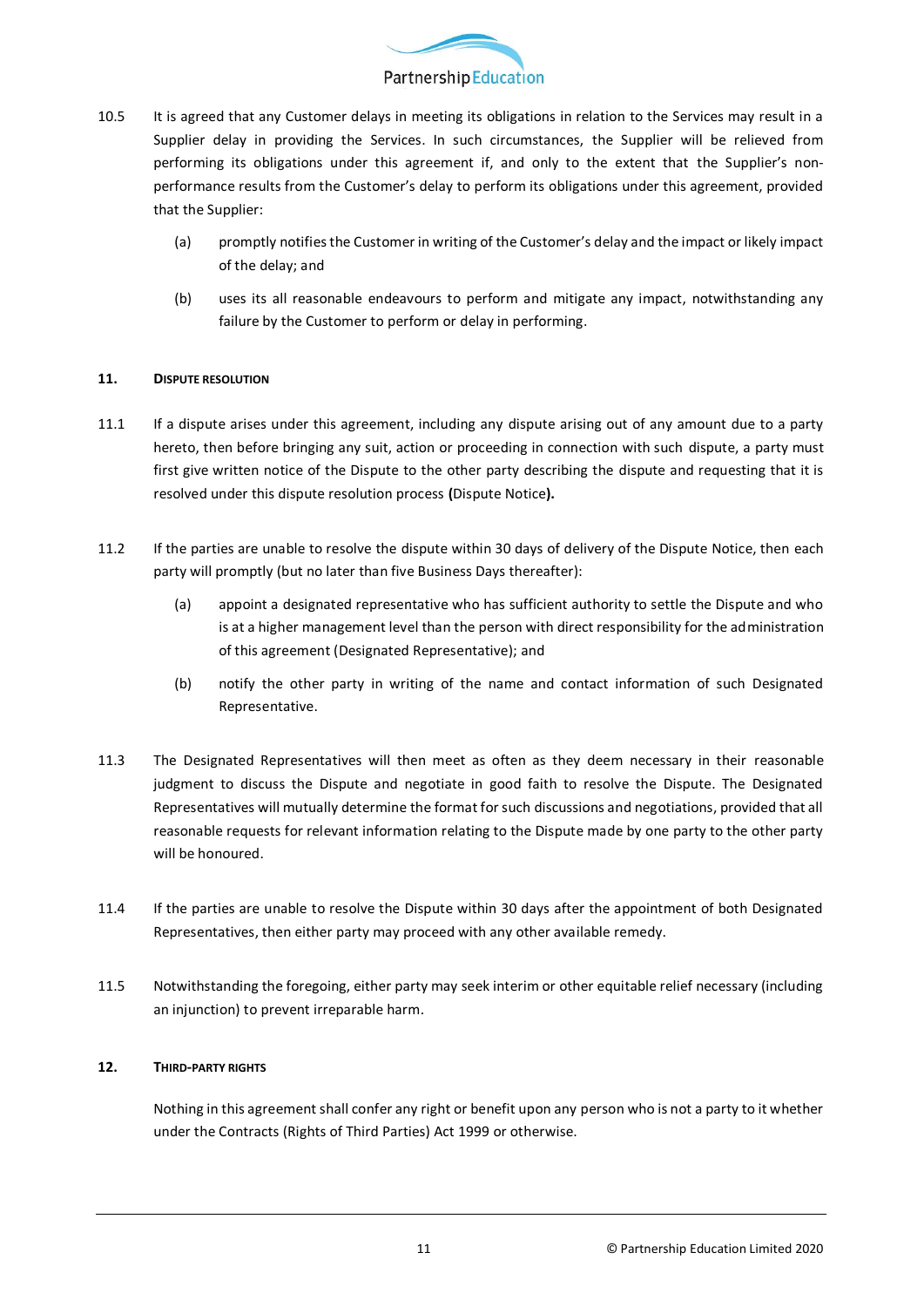

#### **13. PROPRIETARY RIGHTS**

- 13.1 Each party acknowledges and agrees that, as between the parties:
	- (a) the Supplier and/or its licensors own all Intellectual Property Rights in all materials connected with the Services and in any material developed or produced in connection with this agreement by the Supplier, its officers, employees, subcontractors or agents; and
	- (b) the Customer and/or its licensors own all Intellectual Property Rights in assets or items made available by or on behalf of the Customer to the Supplier including the Customer Data, and all materials developed or produced in connection with this agreement by the Customer, its officers, employees, subcontractors or agents.

Except as expressly stated herein, neither party grants the other any rights to such Intellectual Property Rights.

- 13.2 Nothing in this agreement affects either party's rights in pre-existing Intellectual Property Rights (including pre-existing Intellectual Property Rights of either party contained in or relating to Confidential Information).
- 13.3 The Supplier hereby grants the Customer (and its third party providers) during the term of this agreement a licence to: (i) use all materials, software and deliverables; and (ii) copy any documentation in each case that are made available by or on behalf of the Supplier to the Customer in connection with provision of the Services to the extent necessary to enable the Customer to enjoy and make use of the Services and any related services including those provided by third party vendors of the Customer (such as related interface, security and other activities).
- 13.4 Subject to clause 13.7, the Customer shall indemnify the Supplier against any claim made against the Supplier that the Supplier's use of the pre-existing IPR of the Customer in accordance with this agreement infringes any third party Intellectual Property Rights.
- 13.5 Subject to clause 13.7, the Supplier shall indemnify the Customer against any claim made against the Customer that the Customer's use of the Pre-Existing IPR of the Supplier in accordance with this agreement or the Supplier's provision of the Services infringes any third party Intellectual Property Rights.
- 13.6 Where an indemnity is given under this agreement, the indemnified party shall:
	- (a) give prompt written notice to the indemnifying party of any claim or facts or circumstances that may give rise to a claim together with all relevant details;
	- (b) give the indemnifying party the exclusive conduct to defend, at its expense, any such claim and to enter into settlement negotiations;
	- (c) not settle or compromise any such claim, except with the prior written consent of Customer; and
	- (d) give the indemnifying party reasonable assistance and information as the indemnifying party may reasonably require in connection with the investigation, defence or settlement of such claims.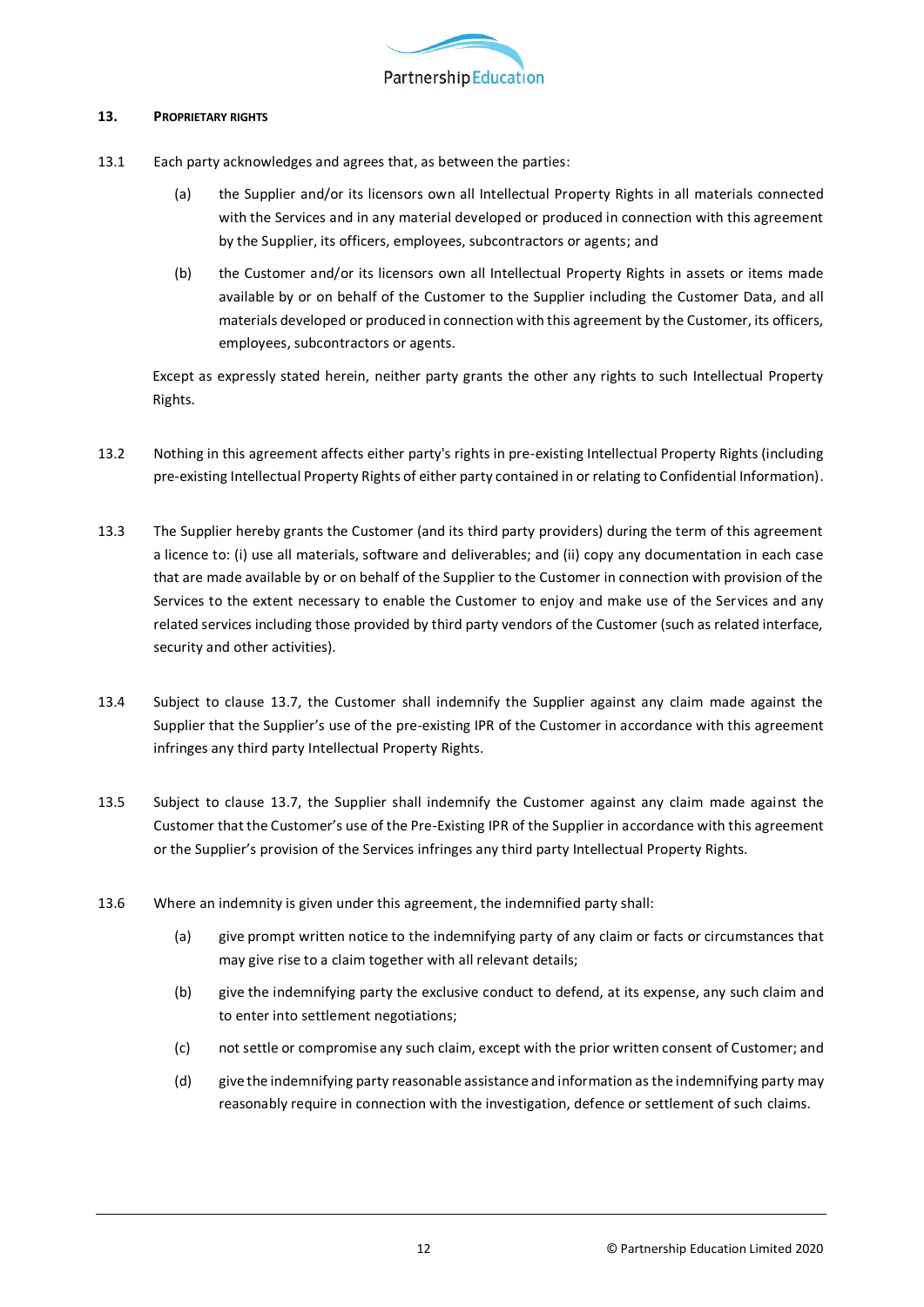

#### **14. INDUCEMENT OF EMPLOYEES AND TUPE**

- 14.1 Neither party shall during the term of this agreement and for a period of 12 months after its expiration or termination howsoever caused, directly or indirectly solicit or entice away or endeavour to solicit or entice away from the other party any employee of the other party who has been engaged in the provision of the Managed Services or the performance of this agreement.
- 14.2 In the event that a party is found to be in breach of clause 14.1 then that party shall pay the other party by way of liquidated damages an amount equal to the gross annual salary, as at the time of the breach, of the employee concerned. This provision shall be without prejudice to the other party's right to seek injunctive relief.
- 14.3 If, on termination of part or all of this Agreement or on the Customer or a Replacement Supplier providing the Customer with services similar to the Services (or some of them) in succession to the Supplier, any contract of employment relating to any person engaged in providing the Services (or some of them) has effect or is alleged to have effect as if originally made between the Customer or any Replacement Supplier and that person (the Relevant Person), the following shall apply:
	- (a) the Customer shall within 10 (ten) Business Days of becoming aware of that effect or alleged effect notify the Supplier;
	- (b) the Supplier shall use reasonable commercial endeavours, within 15 days of being so notified, to find suitable alternative employment for and make an offer of employment to the Relevant Person;
	- (c) unless the offer is accepted and the Supplier provides evidence to the Customer and the Replacement Supplier that the offer has been accepted within 20 days of the notification referred to under clause 14.3(a), the Customer or the Replacement Supplier (whichever may be the transferee for the purposes of TUPE) may terminate (or purport to terminate) the contract of employment of the Relevant Person;
	- (d) the Supplier shall use all reasonable endeavours to ensure that any of its staff that perform the Services, do so in such a manner that the likelihood of any such individuals becoming entitled to TUPE transfer to a Replacement Supplement or the Customer, does not occur.

#### **15. CONFIDENTIALITY**

- 15.1 The provisions of this clause shall not apply to any Confidential Information that:
	- (a) is or becomes generally available to the public (other than as a result of its disclosure by the receiving party or its Representatives in breach of this clause);
	- (b) was available to the receiving party on a non-confidential basis before disclosure by the disclosing party;
	- (c) was, is or becomes available to the receiving party on a non-confidential basis from a person who, to the receiving party's knowledge, is not bound by a confidentiality agreement with the disclosing party or otherwise prohibited from disclosing the information to the receiving party;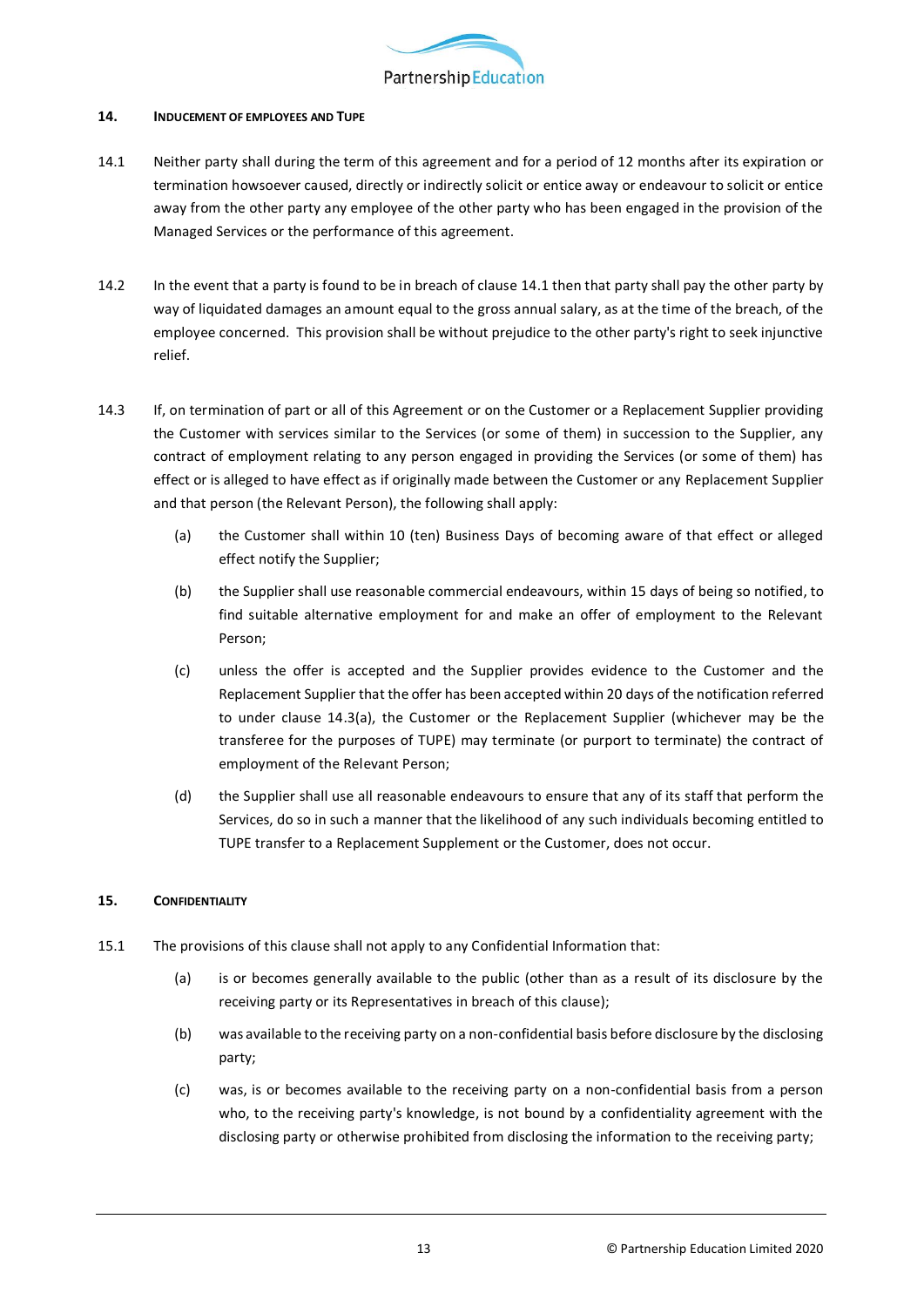

- (d) was known to the receiving party before the information was disclosed to it by the disclosing party;
- (e) the parties agree in writing is not confidential or may be disclosed; or
- (f) is developed by or for the receiving party independently of the information disclosed by the disclosing party.
- 15.2 Each party shall keep the other party's Confidential Information confidential and shall not:
	- (a) use such Confidential Information except for the purpose of exercising or performing its rights and obligations under this agreement (Permitted Purpose); or
	- (b) disclose such Confidential Information in whole or in part to any third party, except as expressly permitted by this clause.
- 15.3 Each party shall take all reasonable steps to ensure that the other's Confidential Information to which it has access to is not disclosed or distributed by its employees or agents in violation of the terms of this agreement.
- 15.4 The Customer acknowledges that the Supplier's Confidential Information includes any designs, plans, software or other materials created by the Supplier in connection with the Managed Services and the Customer agrees not to make use of any such material for any purpose other than receipt of the Services.
- 15.5 The Supplier acknowledges that the Customer Data is the Confidential Information of the Customer.
- 15.6 A party may disclose the other party's Confidential Information to those of its Representatives who need to know such Confidential Information for the Permitted Purpose, provided that:
	- (a) it informs such Representatives of the confidential nature of the Confidential Information before disclosure; and
	- (b) at all times, it is responsible for such Representatives' compliance with the confidentiality obligations set out in this clause.
- 15.7 A party may disclose Confidential Information to the extent such Confidential Information is required to be disclosed by law, by any governmental or other regulatory authority or by a court or other authority of competent jurisdiction provided that, to the extent it is legally permitted to do so, it gives the other party as much notice of such disclosure as possible and, where notice of disclosure is not prohibited and is given in accordance with this clause 15.7, it takes into account the reasonable requests of the other party in relation to the content of such disclosure.
- 15.8 Each party reserves all rights in its Confidential Information. No rights or obligations in respect of a party's Confidential Information other than those expressly stated in this agreement are granted to the other party, or to be implied from this agreement.
- 15.9 The provisions of this clause 15 shall continue to apply after termination of this agreement.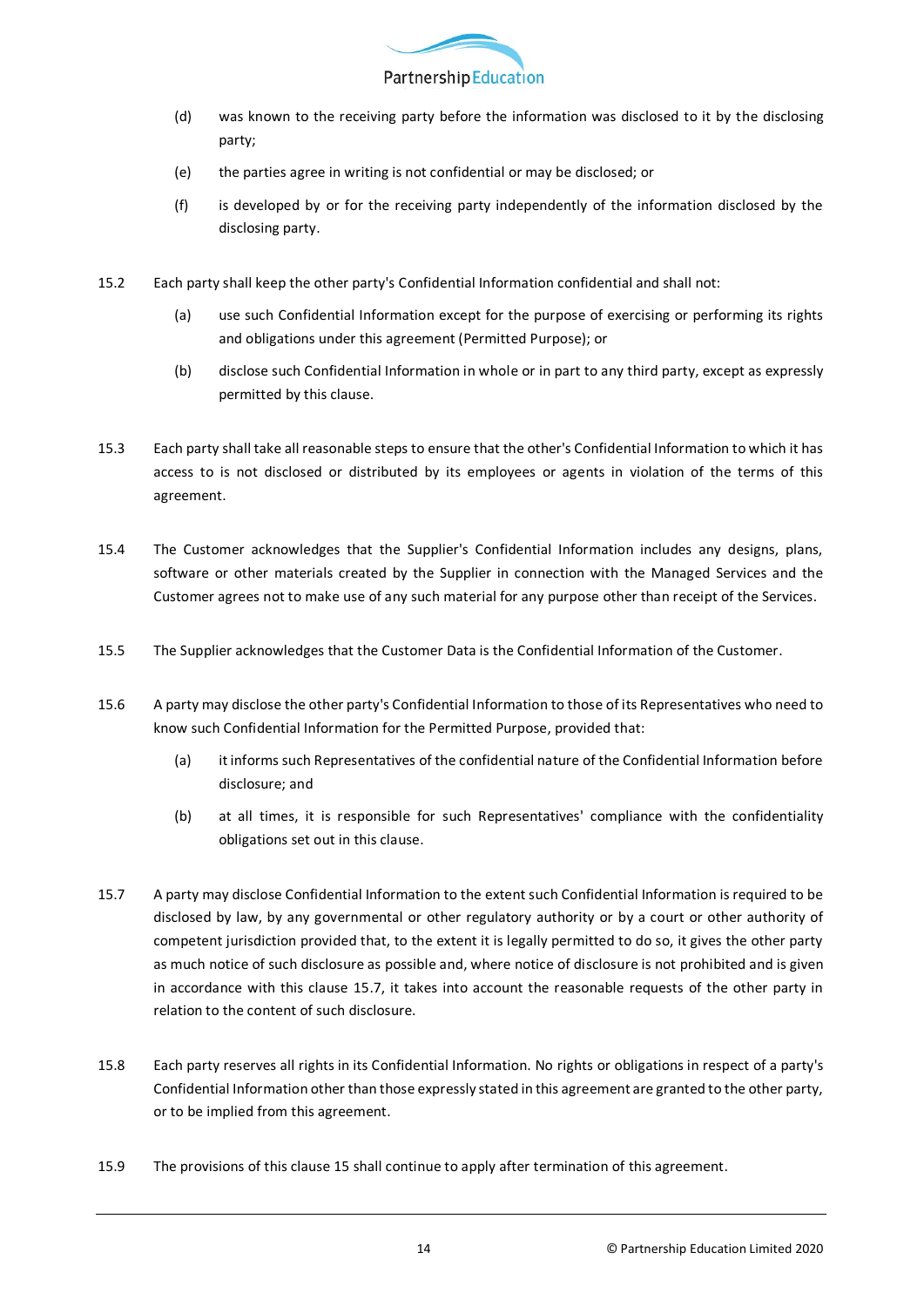

15.10 Each party agrees that damages alone would not be an adequate remedy for any breach of this clause 15 and accordingly, without prejudice to any other rights or remedies available, each party shall be entitled to seek injunctive or other equitable relief to prevent any breach or threatened breach of this clause 15 by the other party.

#### **16. INDEMNITY AND LIMITATION OF LIABILITY**

- 16.1 This clause 16 sets out the entire financial liability of the Supplier (including any liability for the acts or omissions of its employees, agents and subcontractors) to the Customer in respect of any breach of this agreement.
- 16.2 Nothing in this agreement excludes or limits the liability of either party for:
	- (a) death or personal injury caused by the Supplier's negligence;
	- (b) fraud or fraudulent misrepresentation; or
	- (c) any other liability which cannot lawfully be excluded or limited.
- 16.3 Subject to clause 16.2:
	- (a) neither party shall be liable whether in contract, tort (including for negligence or breach of statutory duty), misrepresentation (whether innocent or negligent), restitution or otherwise for any indirect loss of profits, indirect loss of business, depletion of goodwill or similar losses, or indirect economic loss, or for any other indirect or consequential loss, costs, damages, charges or expenses however arising; and
	- (b) the Supplier's total aggregate liability in contract, tort (including negligence or breach of statutory duty), restitution or otherwise, arising in connection with the performance or contemplated performance of this agreement shall be limited, in any Year, shall not exceed the sum of the Annual Fees paid or payable by the Customer.
- 16.4 Subject to clause 16.2, and without prejudice to the Customer's obligation to pay Fees (and any expenses) due to the Supplier, the Customer's maximum aggregate liability under or in connection with this agreement whether in contract, tort (including negligence or breach of statutory duty), restitution or otherwise shall not exceed to the sum of the Annual Fees paid or payable by the Customer.
- 16.5 The Supplier shall not be responsible for, nor have any liability for any failure to provide or delay in providing the Services in accordance with the agreement in so far as such failure or delay results from the failure of the Customer to observe and perform its obligations from time to time under this agreement.
- 16.6 The terms of this clause 16 shall survive termination of the agreement.

#### **17. TERM AND TERMINATION**

17.1 This agreement shall be deemed to have commenced on the Effective Date. Unless terminated earlier in accordance with this clause 17, this agreement shall continue in force for the Initial Term and shall renew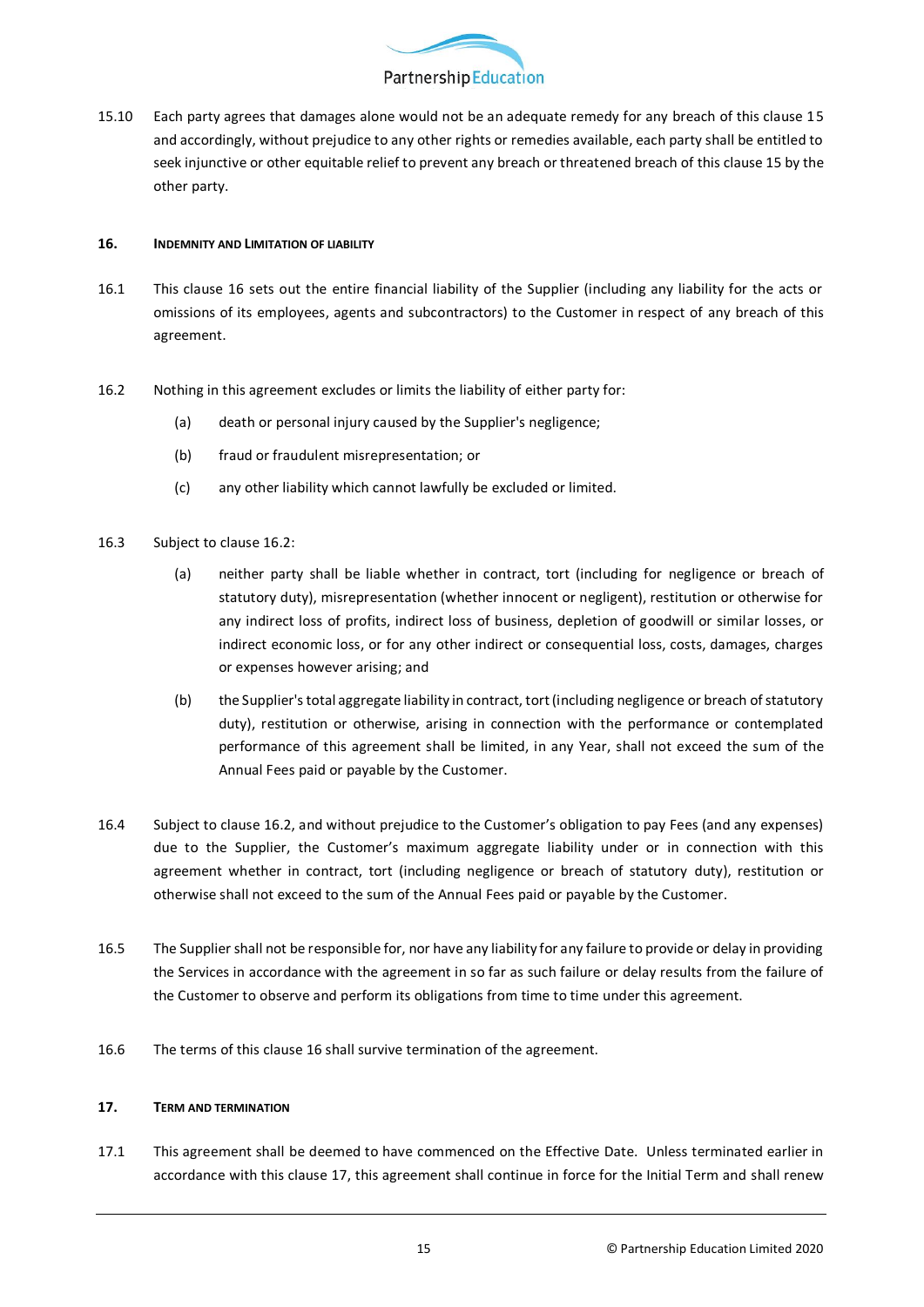

automatically annually thereafter for an Extended Term. The Customer must provide the Supplier with at least 90 days' prior written notice should it not wish to extend the Services beyond the Initial Term or beyond any Extended Term.

- 17.2 Should the Customer fail to provide the Supplier with the notice required under 17.1, the Customer shall pay the Supplier an amount pro rata from the date notice is served until the 90 day notice period expires to the extent that the notice period goes beyond the Initial Term.
- 17.3 Without prejudice to any rights that the parties have accrued under this agreement or any of their respective remedies, obligations or liabilities, either party may terminate this agreement with immediate effect by giving written notice to the other party if:
	- (a) the other party suspends, or threatens to suspend, payment of its debts, or is unable to pay its debts as they fall due or admits inability to pay its debts, or (being a company) is deemed unable to pay its debts within the meaning of section 123 of the Insolvency Act 1986, or (being an individual) is deemed either unable to pay its debts or as having no reasonable prospect of so doing, in either case, within the meaning of section 268 of the Insolvency Act 1986, or (being a partnership) has any partner to whom any of the foregoing apply;
	- (b) the other party commences negotiations with all or any class of its creditors with a view to rescheduling any of its debts, or makes a proposal for or enters into any compromise or arrangement with its creditors other than (in the case of a company) for the sole purpose of a scheme for a solvent amalgamation of that other party with one or more other companies or the solvent reconstruction of that other party;
	- (c) a petition is filed, a notice is given, a resolution is passed, or an order is made, for or in connection with the winding up of that other party (being a company) other than for the sole purpose of a scheme for a solvent amalgamation of that other party with one or more other companies or the solvent reconstruction of that other party;
	- (d) an application is made to court, or an order is made, for the appointment of an administrator, or if a notice of intention to appoint an administrator is given or if an administrator is appointed, over the other party (being a company);
	- (e) the holder of a qualifying floating charge over the assets of that other party (being a company) has become entitled to appoint or has appointed an administrative receiver;
	- (f) a person becomes entitled to appoint a receiver over the assets of the other party or a receiver is appointed over the assets of the other party;
	- (g) a creditor or encumbrance of the other party attaches or takes possession of, or a distress, execution, sequestration or other such process is levied or enforced on or sued against, the whole or any part of the other party's assets and such attachment or process is not discharged within 14 days;
	- (h) any event occurs, or proceeding is taken, with respect to the other party in any jurisdiction to which it is subject that has an effect equivalent or similar to any of the events mentioned in clause 17.2(b) to clause 17.2(h) (inclusive); or
	- (i) the other party suspends or ceases, or threatens to suspend or cease, carrying on all or a substantial part of its business.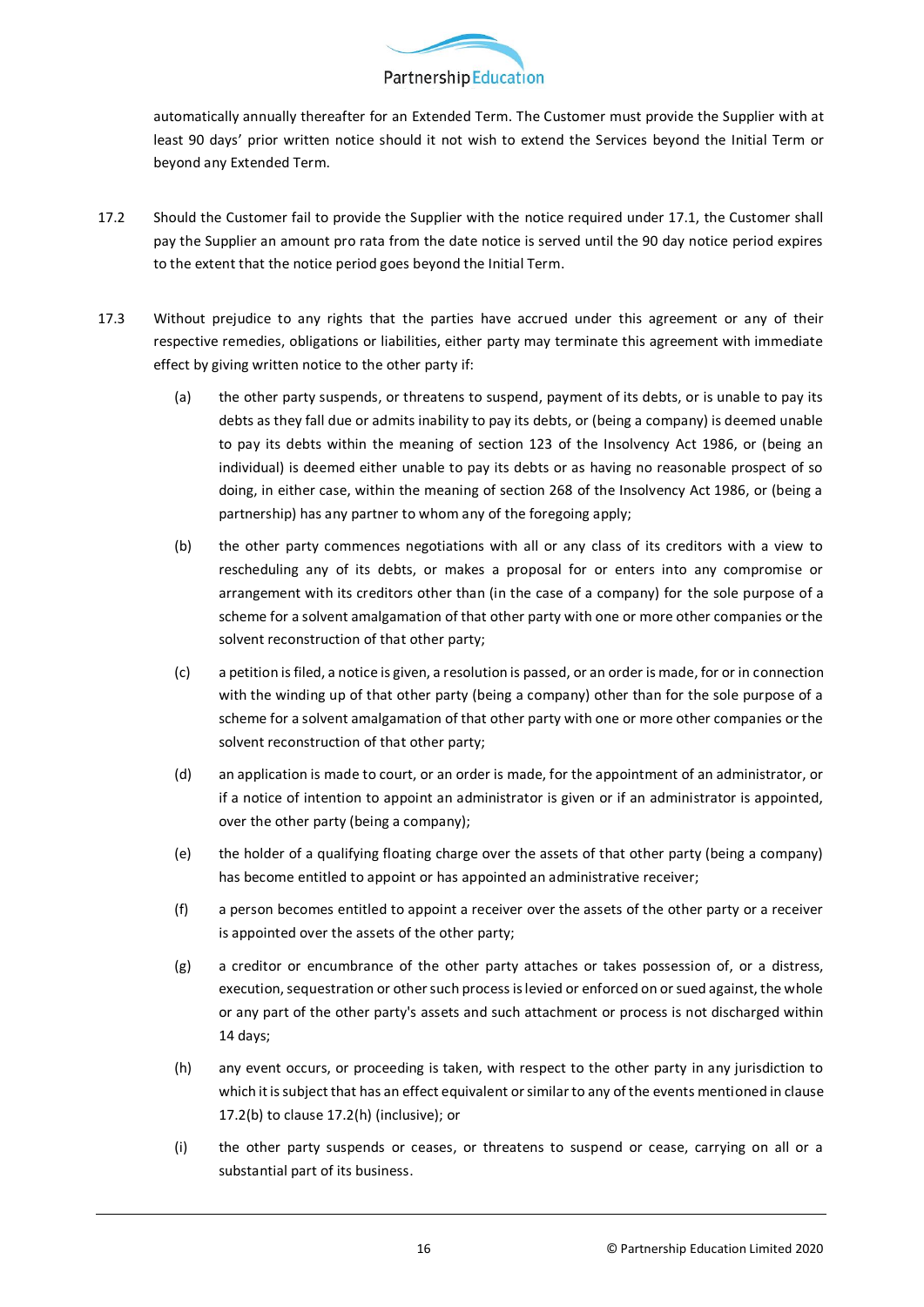

- (j) either party commits a material breach of the agreement which, if capable of remedy, fails to be remedied within 30 days after being given written notice specifying full particulars of the breach and requiring it to be remedied.
- 17.4 Notwithstanding anything else in this agreement, the Customer may terminate this agreement by providing the Supplier at least 90 days' written notice.
- 17.5 Any provision of this agreement which expressly or by implication is intended to continue in force on or after termination of this agreement shall remain in full force and effect.
- 17.6 Termination of this agreement, for any reason, shall not affect the accrued rights, remedies, obligations or liabilities of the parties existing at termination.
- 17.7 On effective termination of part or all of this agreement for any reason, the following provisions shall apply in respect of the terminated part(s):
	- (a) the Supplier shall cease provision of the Managed Services;
	- (b) each party shall return and make no further use of any equipment, property, materials and other items (and all copies of them) belonging to the other party;
	- (c) the Customer shall pay to the Supplier, within 30 days, all of the Supplier's outstanding undisputed invoices and for Services provided, but yet to be invoiced;
	- (d) the Supplier shall not be liable to repay any Fees to the Customer, should the Customer terminate the agreement under clause 17.4.
- 17.8 If a party is required by any law, regulation, or government or regulatory body to retain any documents or materials which it would otherwise be obliged to return or destroy under this agreement, it shall notify the other party in writing of such retention, giving details of the documents or materials that it must retain. Clause 17 shall continue to apply to any such retained documents and materials for as long as any such requirement continues in force, subject to any disclosure mandated by any Regulatory Requirement.

# **18. TITLE AND RISK**

- 18.1 The Customer's systems shall remain their property and/or your lessors and, save as expressly provided for in this Agreement, the Supplier has no, nor shall acquire any, right, title or interest therein and your system is and shall remain at your sole risk.
- 18.2 Unless the parties agree to the contrary the title to any Customer Hardware or other equipment which is purchased by the Supplier for the Customer shall pass to the Customer upon payment in full of the purchase price to the Supplier. Such Customer Hardware or other equipment shall be at the Customer's sole risk from the time of delivery at the Customer Site.
- 18.3 Title to all equipment and other tangible property supplied by the Supplier for the performance of the Services shall remain with the Supplier, and the risk in all equipment and other tangible property either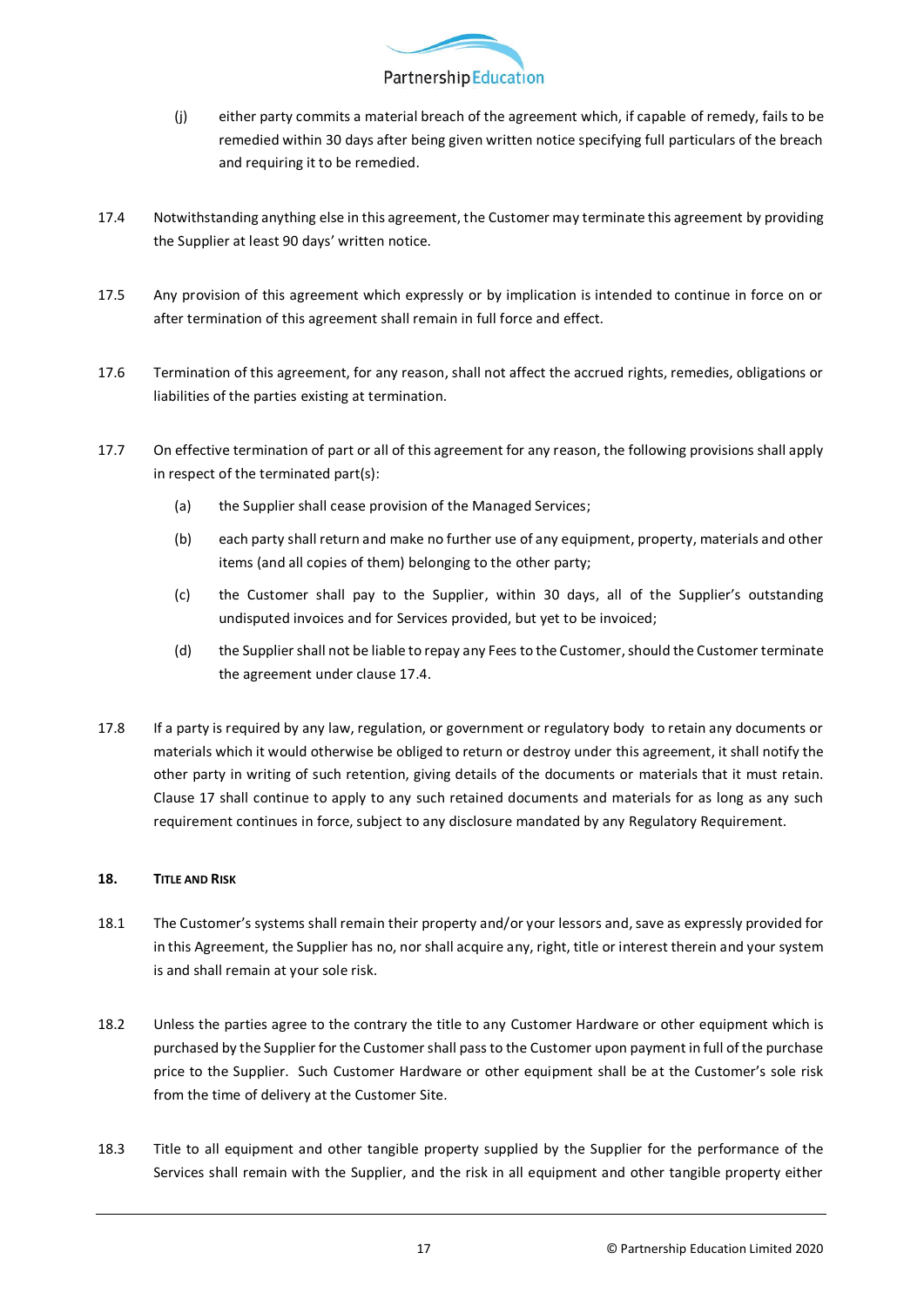

supplied by or used by the Supplier either within the Customer Site or off site for the performance of the Services shall remain with the Supplier.

#### **19. NOTICES**

- 19.1 Any notice or other communication required to be given to a party under or in connection with this agreement shall be in writing and shall be delivered by hand or sent by pre-paid first class post or other next working day delivery service, at its registered office (if a company) or (in any other case) its principal place of business.
- 19.2 Any notice or communication shall be deemed to have been received if delivered by hand, on signature of a delivery receipt, or otherwise at 9.00 am on the second Business Day after posting or at the time recorded by the delivery service.
- 19.3 This clause does not apply to the service of any proceedings or other documents in any legal action or, where applicable, any arbitration or other method of dispute resolution.

#### **20. FORCE MAJEURE**

- 20.1 Neither party shall have any liability to the other party under this agreement if it is prevented from, or delayed in, performing its obligations under this agreement, or from carrying on its business, by acts, events, omissions or accidents beyond its reasonable control (a Force Majeure Event).
- 20.2 Force Majeure Events may include:
	- (a) strikes, lock-outs or other industrial action (other than strikes, lock-outs or other industrial action specific to the staff of the affected party or its group companies or sub-contractors); and
	- (b) fire, explosion, storm, flood, earthquake, subsidence, epidemic, pandemic or other natural disaster,
	- but a Force Majeure Event shall exclude any event to the extent that:
	- (c) the Supplier could reasonably have avoided such circumstances by fulfilling its obligations or otherwise exercising the level of diligence that could reasonably have been expected of it (having exercised Good Industry Practice); or
- 20.3 If either Party is affected by a Force Majeure Event, it shall only be entitled to relief if it complies with the following:
	- (a) it shall, within two Business Days of becoming aware of the Force Majeure Event, provide a written notice to the other party giving details of the Force Majeure Event, its likely duration and the manner and extent to which its obligations are likely to be prevented or delayed. The date(s) for performance of the affected obligation(s) shall be postponed for so long as is made necessary by the Force Majeure Event; and
	- (b) the party claiming relief uses all reasonable endeavours to mitigate, overcome or minimise the effects of the Force Majeure Event concerned.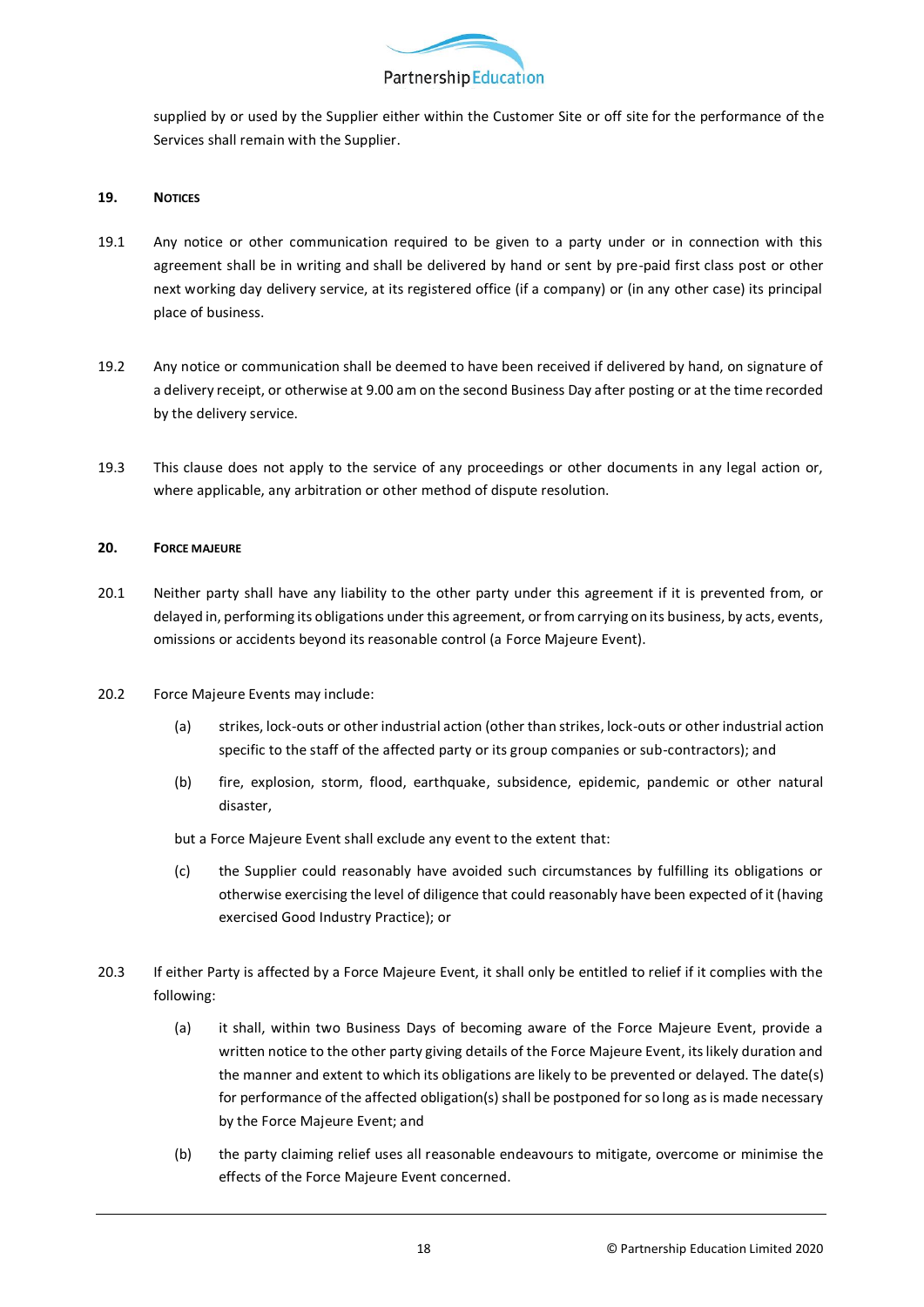

20.4 If a Force Majeure Event affects the Supplier and results in the Customer not receiving the Managed Services in accordance with this agreement for 30 consecutive days, the Customer may terminate this agreement immediately by giving written notice to the Supplier of the same without charge or penalty.

## **21. AUDIT AND ACCESS**

- 21.1 The Supplier shall, on reasonable written notice in advance, allow the Customer and any auditors of, or other advisers to, the Customer to access any of the Supplier's personnel, relevant records and systems used by the Supplier in the provision of the Services (including the Supplier's System) as may be reasonably required to: (i) verify that the Managed Services are being provided in accordance with this agreement; (ii) verify the adequacy of the Supplier's financial standing; and (iii) obtain copies of the Customer Data.
- 21.2 The Customer shall use its reasonable endeavours to ensure that the conduct of each audit does not unreasonably disrupt the Supplier or delay the provision of the Managed Services by the Supplier.
- 21.3 Subject to the Customer's obligations of confidentiality, the Supplier shall provide the Customer (and its auditors and other advisers) with all reasonable co-operation, access and assistance in relation to each audit.
- 21.4 The Customer shall bear their own costs and expenses incurred in respect this clause 21.

#### **22. ANTI-BRIBERY**

- 22.1 The Supplier shall:
	- (a) comply with all Applicable Laws, regulations, codes and sanctions relating to anti-bribery and anti-corruption, including the Bribery Act 2010;
	- (b) not engage in any activity, practice or conduct that would constitute an offence under sections 1, 2 or 6 of the Bribery Act 2010 if such activity, practice or conduct had been carried out in the UK; and
	- (c) promptly report to the Customer any request or demand for any undue financial or other advantage of any kind received by the Supplier in connection with the performance of this agreement.

#### **23. WAIVER**

No failure or delay by a party to exercise any right or remedy provided under this agreement or by law shall constitute a waiver of that or any other right or remedy, nor shall it preclude or restrict the further exercise of that or any other right or remedy. No single or partial exercise of such right or remedy shall preclude or restrict the further exercise of that or any other right or remedy.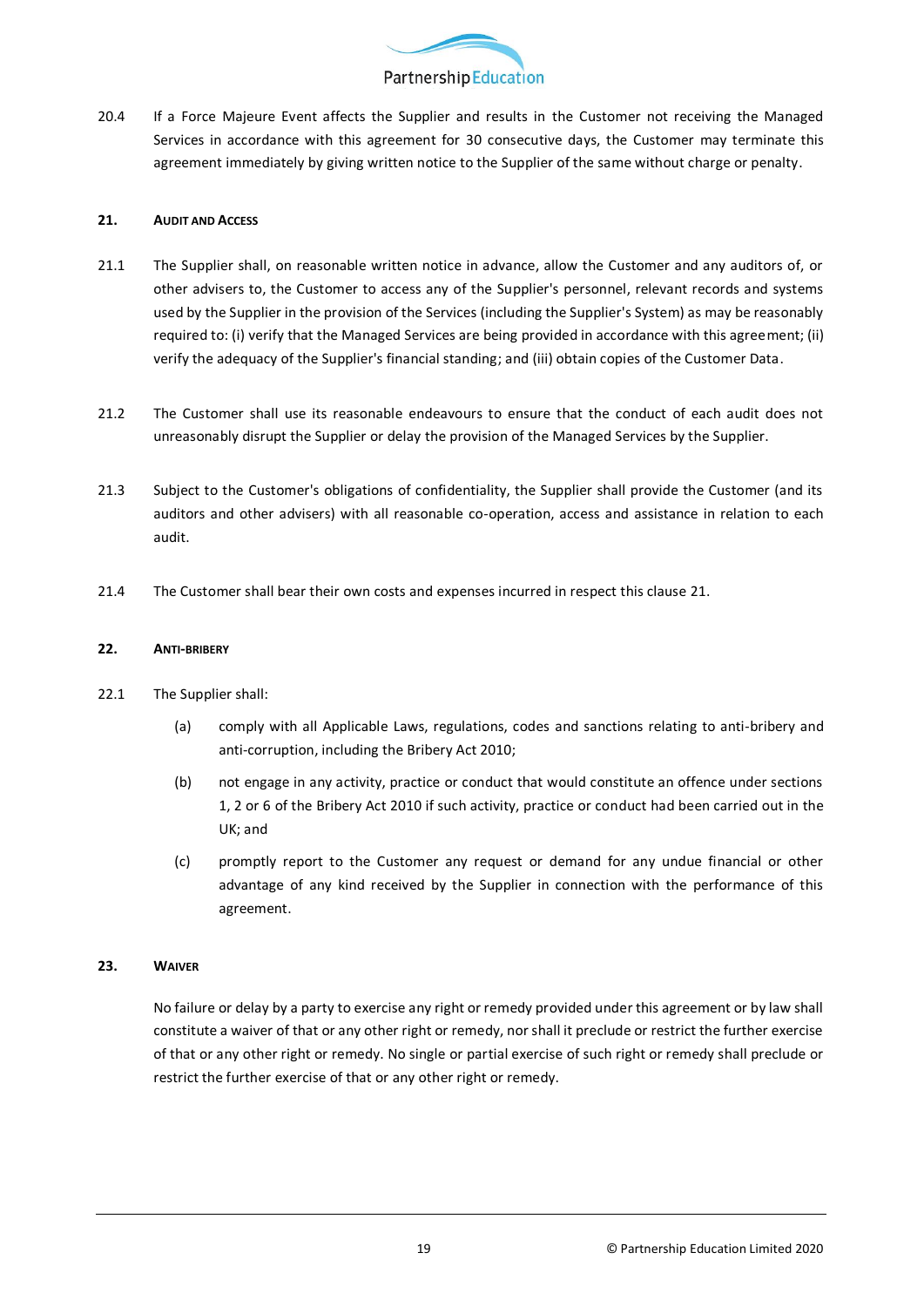

## **24. SEVERANCE**

- 24.1 If any provision or part-provision of this agreement is or becomes invalid, illegal or unenforceable, it shall be deemed modified to the minimum extent necessary to make it valid, legal and enforceable. If such modification is not possible, the relevant provision or part-provision shall be deemed deleted. Any modification to or deletion of a provision or part-provision under this clause shall not affect the validity and enforceability of the rest of this agreement.
- 24.2 If any provision or part-provision of this agreement is invalid, illegal or unenforceable, the parties shall negotiate in good faith to amend such provision so that, as amended, it is legal, valid and enforceable, and, to the greatest extent possible, achieves the intended commercial result of the original provision.

#### **25. ENTIRE AGREEMENT AND AMENDMENT**

- 25.1 This agreement and the documents referred to in it constitute the entire agreement between the parties and supersede all previous discussions, correspondence, negotiations, arrangements, understandings and agreements between them relating to its subject matter.
- 25.2 Each party acknowledges that in entering into this agreement it does not rely on, and shall have no remedies in respect of, any representation or warranty (whether made innocently or negligently) that is not set out in this agreement.
- 25.3 Nothing in this clause shall limit or exclude any liability for fraud.
- 25.4 No alteration to or variation of this agreement shall take effect unless and until the same is in writing and signed on behalf of each of the parties by a duly authorised representative.

#### **26. ASSIGNMENT**

- 26.1 The Customer shall not, without the prior written consent of the Supplier (except in respect of the Group Companies), assign, transfer, charge or otherwise dispose of any other manner with all or any of its rights or obligations under this agreement.
- 26.2 The Supplier shall not, without the prior written consent of the Customer, assign, transfer, charge or otherwise dispose of any other manner with all or any of its rights or obligations under this agreement
- 26.3 The Supplier may not subcontract or deal in any other manner with all or any of its rights or obligations under this agreement without the prior written consent of the Customer. Any sub-contracting by the Supplier that is permitted by the Customer shall not relieve the Supplier from its liabilities or obligations under this agreement and the Supplier shall be liable to the Customer for the acts and omissions of its subcontractors as if they were the acts or omissions of the Supplier.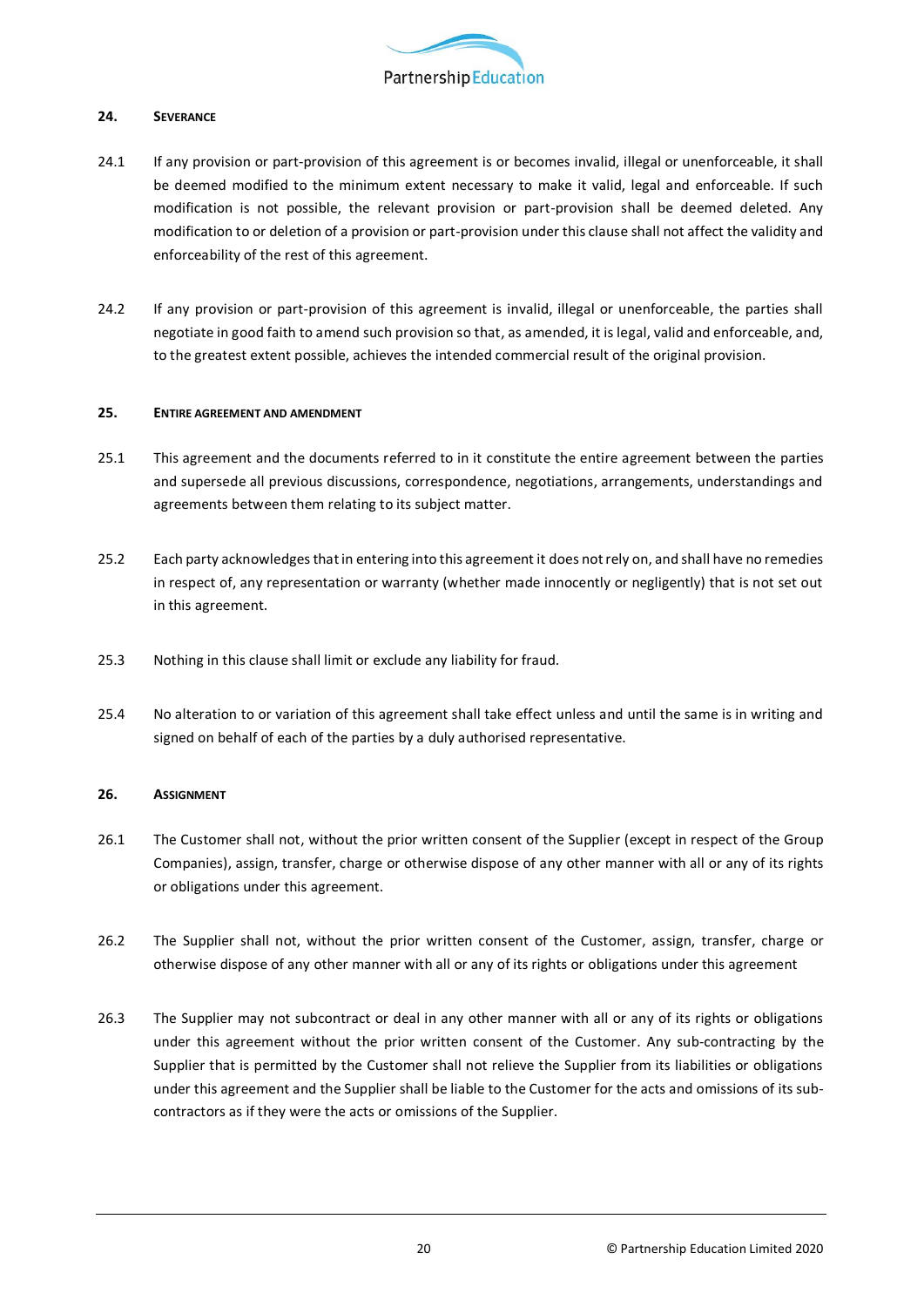

# **27. NO PARTNERSHIP OR AGENCY**

- 27.1 Nothing in this agreement is intended to, or shall be deemed to, establish any partnership or joint venture between any of the parties, constitute any party the agent of another party, nor authorise any party to make or enter into any commitments for or on behalf of any other party.
- 27.2 Each party confirms it is acting on its own behalf and not for the benefit of any other person.

## **28. RIGHTS AND REMEDIES**

Except as expressly provided in this agreement, the rights and remedies provided under this agreement are in addition to, and not exclusive of, any rights or remedies provided by law.

#### **29. GOVERNING LAW AND JURISDICTION**

This agreement and any dispute or claim arising out of or in connection with it or its subject matter or formation (including non-contractual disputes or claims) shall be governed by and construed in accordance with the law of England and Wales.

Each party irrevocably agrees that the courts of England and Wales shall have exclusive jurisdiction to settle any dispute or claim arising out of or in connection with this agreement or its subject matter or formation (including non-contractual disputes or claims).

This agreement has been entered into on the Effective Date stated in the relevant Proposal.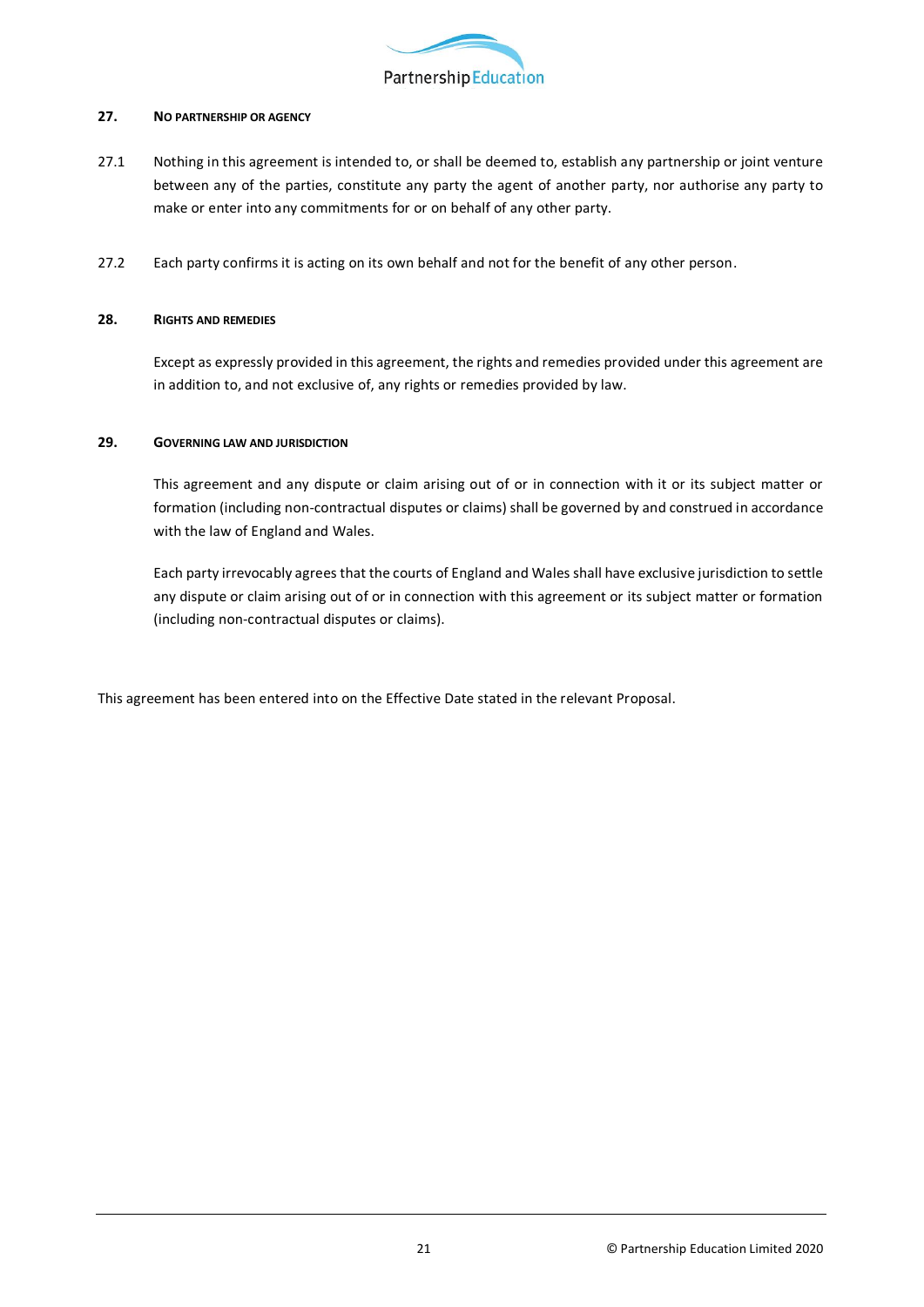

# **SCHEDULE 1 - SERVICE LEVEL ARRANGEMENTS**

#### **1. THE OBJECTIVE OF THE SERVICE LEVEL ARRANGEMENTS**

- 1.1 To identify and document the service request guidelines and responsibilities of the Supplier and the Customer, with the target of ensuring commitment, in order to achieve maximum quality and efficiency.
- 1.2 To establish a quantifiable and measurable set of requirements for acceptable service, and provide a formal system by which services can be measured, tracked, reported and managed with clear accountabilities.

#### **2. RESPONSE TIME COMMITMENTS**

2.1 On-site response times do not account for 3rd party support calls or where a manufacturer is required for diagnostics. Times listed are based on maximum response times, we would endeavour to resolve all issues as soon as practically possible. SLA's only apply to hardware replaced as detailed in the rolling replacement strategy, equipment beyond its product lifecycle will be fixed on a reasonable endeavours basis.

| <b>Issue priority</b> | <b>Target Response time</b>                                         | <b>Definition</b>                                                                                                                                                                                                                                                                                                                                                                                                                                                                                                                                             |
|-----------------------|---------------------------------------------------------------------|---------------------------------------------------------------------------------------------------------------------------------------------------------------------------------------------------------------------------------------------------------------------------------------------------------------------------------------------------------------------------------------------------------------------------------------------------------------------------------------------------------------------------------------------------------------|
| <b>P1 - Critical</b>  | First response - 30 minutes<br>Onsite response - 4 hours            | An emergency situation which causes a complete loss of service, or a critical<br>application fails catastrophically or is otherwise rendered completely<br>inoperable and affects multiple end users simultaneously experiencing the<br>same failure.<br>(Examples: Whole School Issue - Complete loss of emails; complete loss of<br>internet; at least 50% of users cannot log onto the network)                                                                                                                                                            |
| P <sub>2</sub> - High | First response - 1 hour<br>Onsite response $-1$ working day         | An urgent situation which causes a partial loss of a critical service, and<br>affects a whole department simultaneously.<br>(Examples: Partial Wireless Connectivity Issue; Edge Switch failure; between<br>5-25% of users are affected)                                                                                                                                                                                                                                                                                                                      |
| <b>P3 - Medium</b>    | First response - 4 hours<br>Onsite response - 2 working days        | A situation whereby a single user workstation has failed catastrophically or<br>is otherwise rendered completely inoperable, or,<br>A situation whereby multiple end users (two or more) do not have access to<br>a number of the services they normally use, but the business is still able to<br>operate.<br>(Example: One or Two Class Issue - One user's keyboard stopped working or<br>computer won't boot; two or more user's unable to print.)<br>(Example: One user unable to access a file server; unable to print; unable to<br>access emails etc.) |
| P4 - Low              | First response $-1$ working day<br>Onsite response - 4 working days | An issue that is affecting an individual user and is not preventing the user<br>from working but may be causing minor irritation or delay. (Example:<br>Undesirable screen resolution; missing email signature etc.)                                                                                                                                                                                                                                                                                                                                          |

- 2.2 Response times are measured from the time that you record the issue via the helpdesk portal or central helpdesk telephone number and a unique call reference number is provided, to the time the engineer commences working on the Incident / Issue.
- 2.3 The severity of the problem will be assessed and determined by the Supplier in accordance with above definitions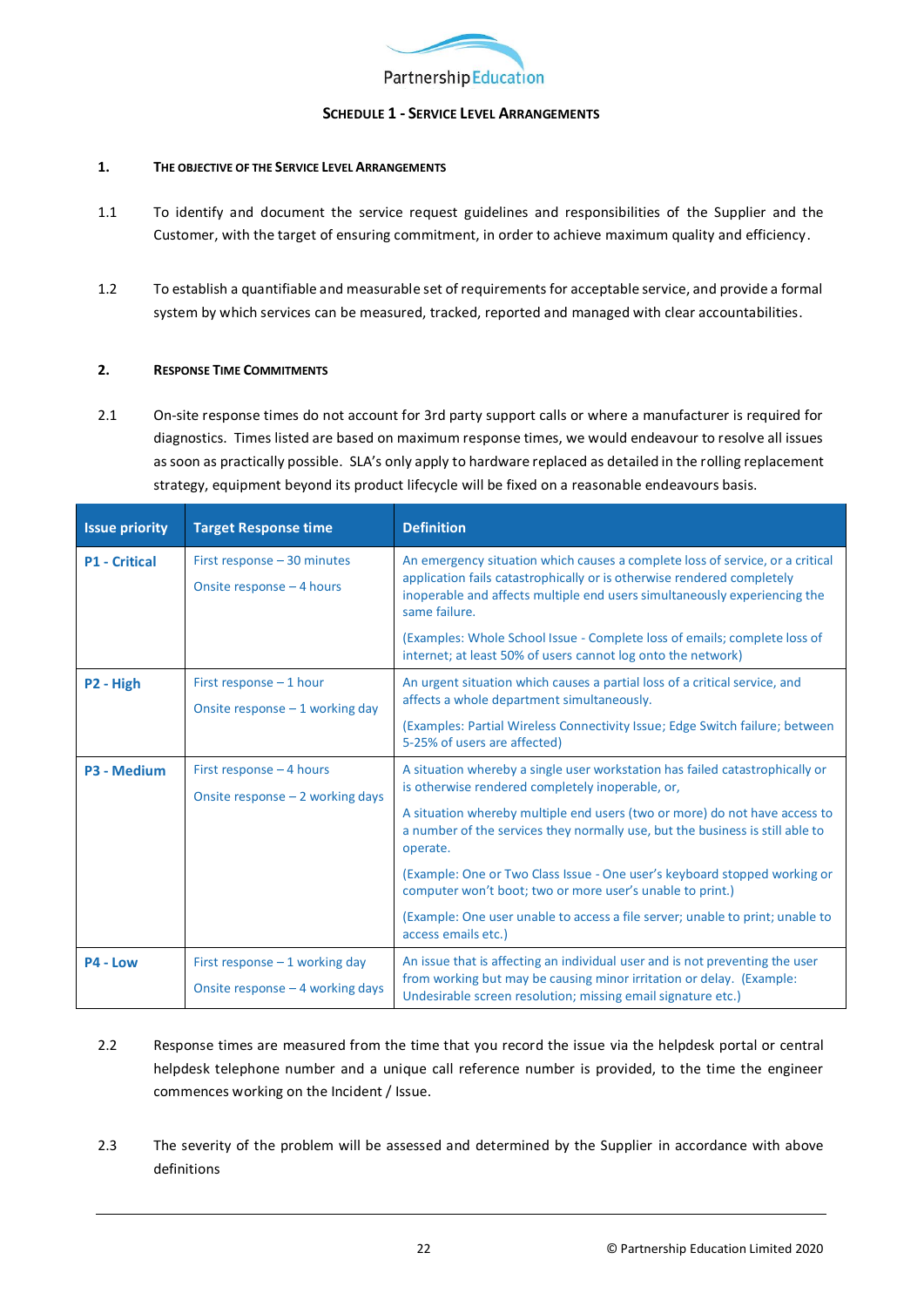

# **SCHEDULE 2 - ACCEPTABLE USE POLICY**

Partnership Education Ltd (PEL) seeks to provide outstanding ICT services to all of our schools, charities and organisations at the best price possible (our Customers). Our team is dedicated to ensure technology enhances our Customer's organisation. From time to time, we are required to identify over usage of our technical resources to ensure we can meet the expectations of all of our Customers.

Our Managed Service Specification allows for break-fix issues to be solved in line with our SLAs, contained within our Terms and Conditions. This support allows our Customers to log issues within our helpdesk system as and when required, to meet the demands of the specified IT issues. We do, however, in extreme cases, need to review the amount of resource demanded from one Customer. We have therefore defined specific thresholds which trigger a review of the contract usage to ensure other Customers are not impacted by one particular contract. Typically, this will be discussed on a case-by-case basis with the Customer involved, taking into account any major emergency which would critically impact the core infrastructure.

#### **1. THRESHOLDS**

#### 1.1 PEL has calculated the thresholds to reflect our internal cost of delivery, which is detailed below:

| <b>Threshold</b> $(Hours) =$ | <b>Total Managed Service Support Contract Value</b> |
|------------------------------|-----------------------------------------------------|
|                              | 60                                                  |

Example:

|                 | £6,000 |
|-----------------|--------|
| $100$ (Hours) = | 60     |
|                 |        |

- 1.2 Once this threshold has been exceeded, a review will be conducted which will determine the next steps of the process. Please note this does not include our day technician service, flexi-support service or consultancy based work.
- 1.3 Should this threshold be exceeded, PEL reserve the right to amend the terms, conditions and service level agreements detailed in the original Proposal.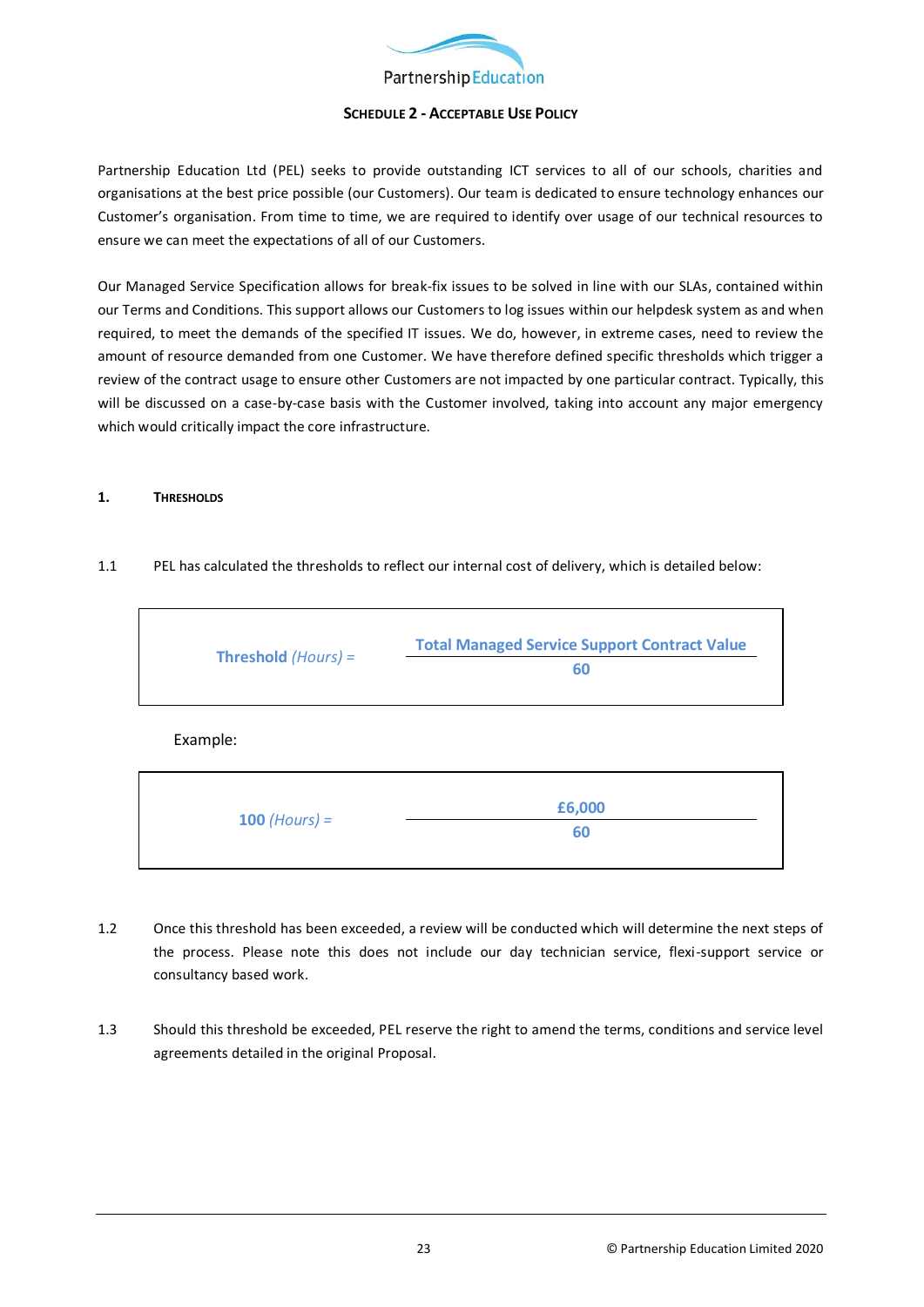

# **SCHEDULE 3 – CHANGE CONTROL PROCEDURE**

# **1. CHANGE CONTROL NOTICE**

- 1.1 If either party requests a change to the scope or execution of the Services, the requesting party shall submit details of the request change to the other in writing.
- 1.2 Following the raising of the change request, the Supplier shall, within 3 days and at no additional charge to the Customer, provide a written estimate to the Customer of the impact of the requested change, including:
	- (a) the likely time required to implement the change;
	- (b) any variations to the Fees arising from the change; and
	- (c) any other impact of the change on the terms of this agreement.
- 1.3 The Supplier shall act reasonably in considering any change proposed by the Customer and shall not charge the Customer for time incurred in considering or dealing with change requests. Any changes to pricing or new pricing required as a result of a change control shall be agreed in good faith and be market competitive.
- 1.4 If the Supplier requests a change to the scope of the Services, the Customer shall act reasonably in considering any change proposed by the Supplier.
- 1.5 If the parties agree to proceed with the change, the Supplier has no obligation to do so unless and until the parties have agreed in writing the necessary variations to its Fees and any other relevant terms of this agreement to take account of the change.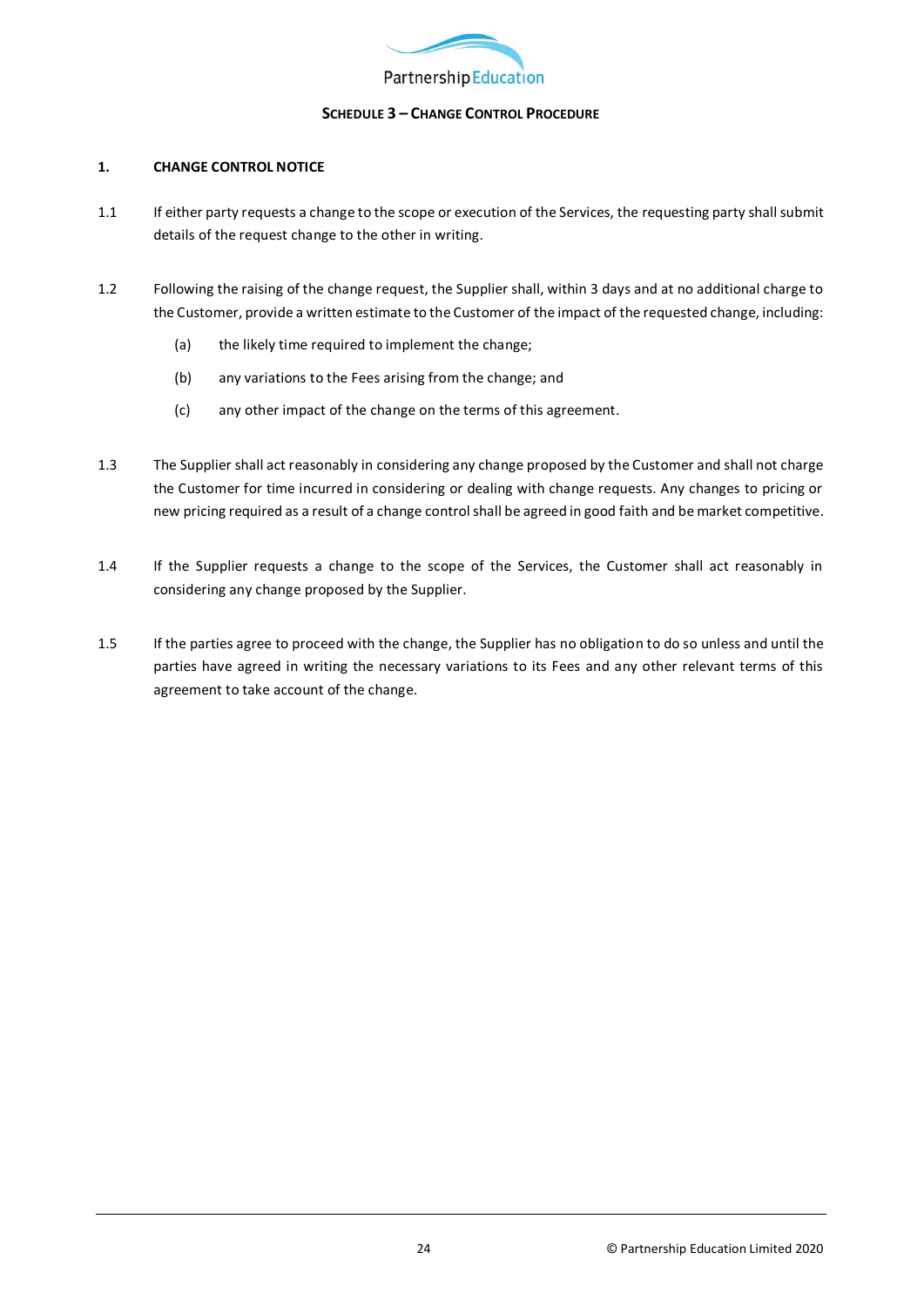

# **SCHEDULE 4 - MANAGED SERVICE SPECIFICATION**

#### **1. ICT SUPPORT SERVICE**

- 1.1 The annual ICT Support Service includes the following:
	- (a) Centralised Service Desk
	- (b) 1st / 2nd / 3rd line escalations
	- (c) Triage of Third Party services and systems
	- (d) Account Management strategic advice and guidance
	- (e) Service desk analysis
	- (f) Network management
	- (g) 3-5 Year IT Strategy
	- (h) Unlimited break-fix On-site Support\* (Subject to Schedule 2)
	- (i) Unlimited Remote Support\* (Subject to Schedule 2)
	- (j) The above is applicable during Business Days
- 1.2 This service does not include:
	- (a) Installation of Hardware
	- (b) Deployment of Software
	- (c) Diagnosis or resolution of issues relating to services and systems provided by Third Party Suppliers appointed outside the Suppliers recommendation (for example, Telephony, Printers, CCTV, Broadband, Door Access Systems)
	- (d) Scrap collection
	- (e) Training and CPD
	- (f) Teaching or leading classroom activities
	- (g) Creating content or learning materials
	- (h) Out-of-hours support
	- (i) Moving furniture
	- (j) Operating a camera, taking photos or similar
	- (k) Maintenance of lighting equipment
	- (l) Maintenance of hall / theatre audio visual equipment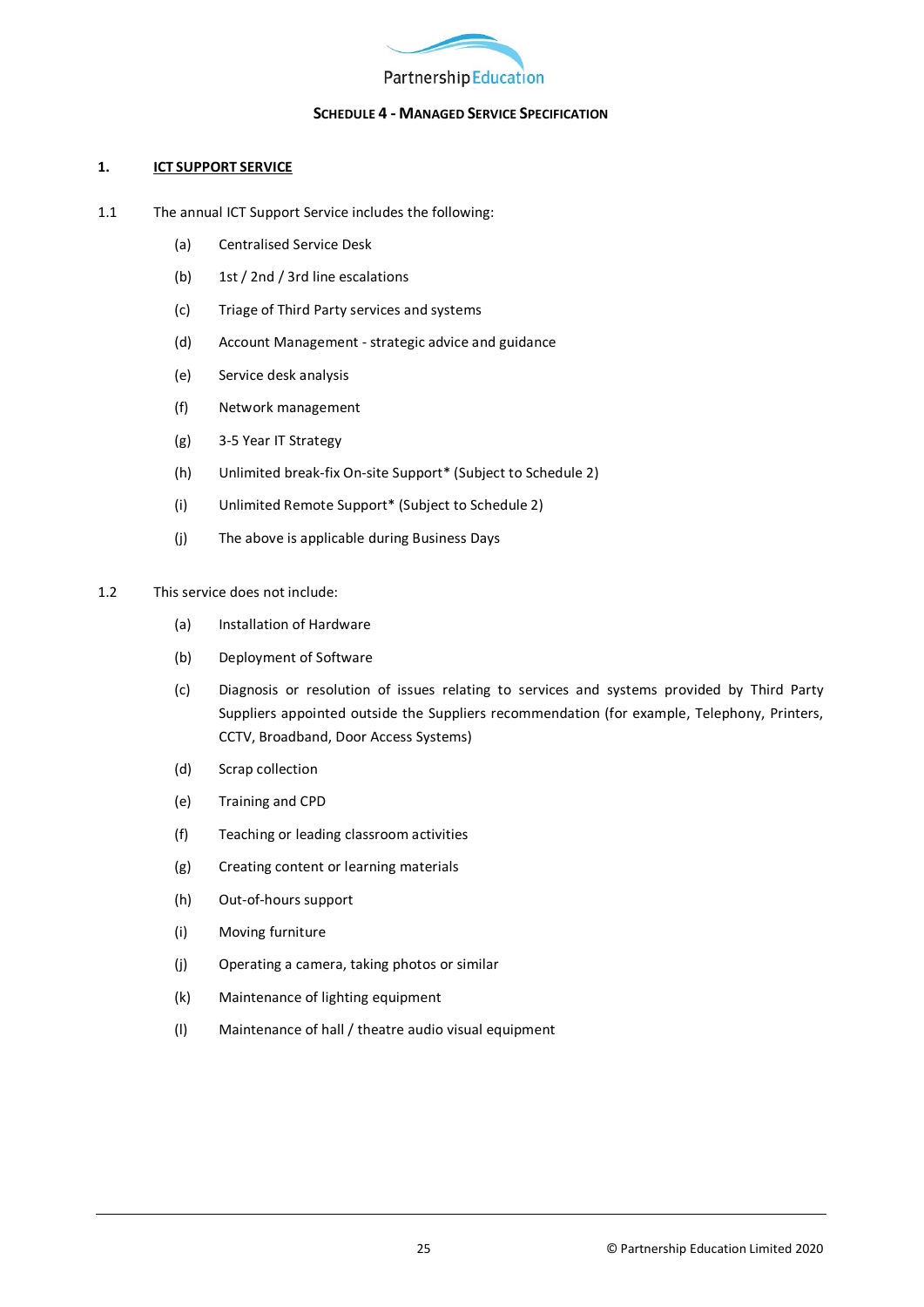

## **2. REMOTE SUPPORT SERVICE**

- 2.1 The Remote Support Service includes:
	- (a) Centralised Service Desk
	- (b) 1st / 2nd / 3rd line escalations
	- (c) Remote triage of Third Party services and systems
	- (d) Unlimited Remote Support\* (Subject to Schedule 2)
- 2.2 PEL will provide remote assistance, sharing control of users' computers with a technical expert over the network or Internet connection to help resolve tickets. Should the Customer object to PEL providing remote support or not allow the software to be installed or utilised, it may incur additional costs and/or delays to resolution times.
- 2.3 Should the issue require an on-site visit, it would be chargeable either through purchase of additional days or at an hourly rate.

#### **3. PEL FLEXI DAYS**

- 3.1 The Flexi Day Service includes:
	- (a) On-site or remote support for ICT faults where remote diagnosis and telephone support cannot resolve the issue taken from a prepaid pool of hours
	- (b) Network Support
	- (c) Remote Server Support
	- (d) Software support
- 3.2 This service does not include:
	- (a) SLA adherence
	- (b) Installation of hardware
	- (c) Deployment of software
	- (d) Scrap Collection
	- (e) Training and CPD
	- (f) Teaching or leading classroom activities
	- (g) Creating content
	- (h) Out-of-hours support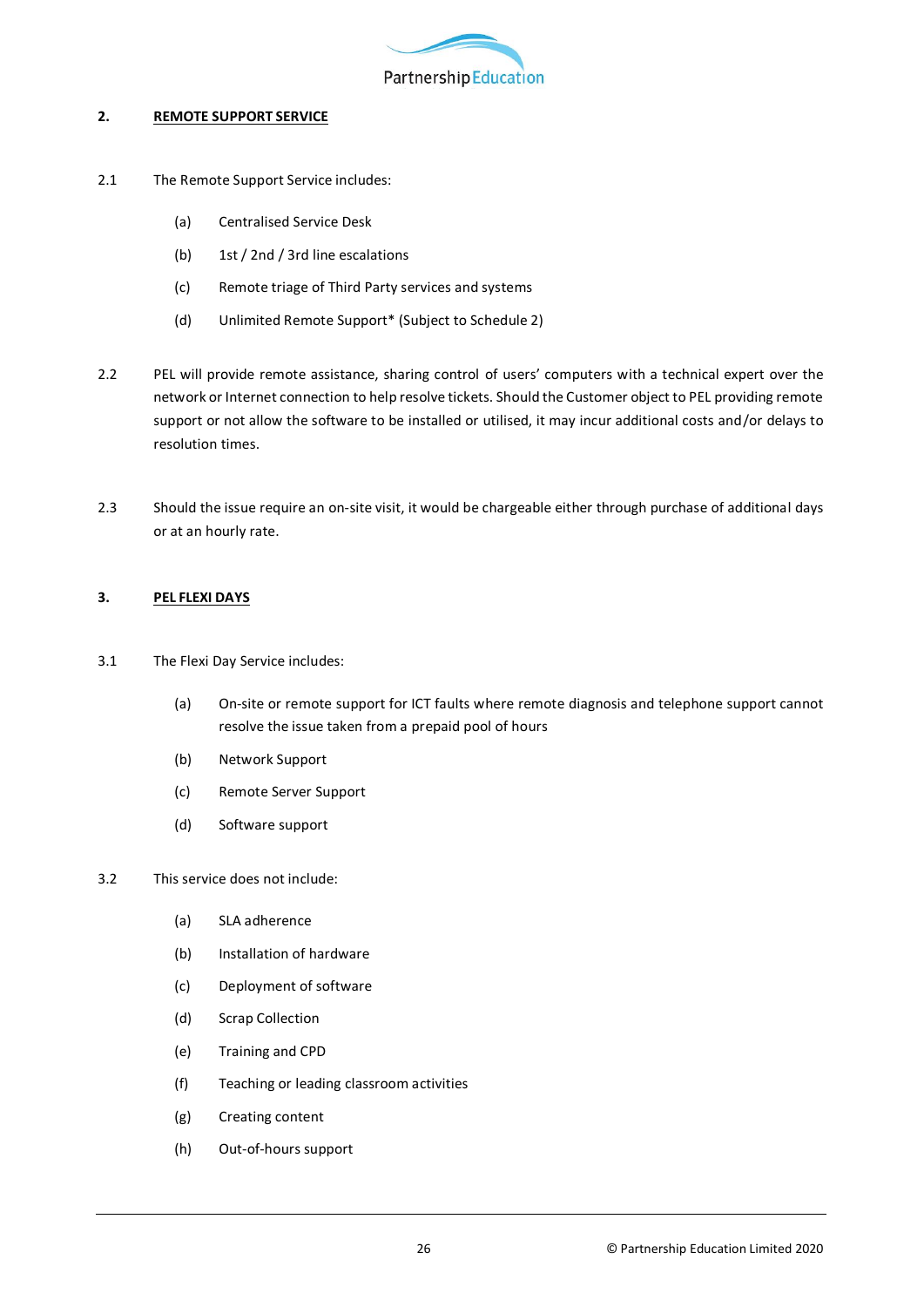

- (i) Moving Furniture
- (j) Operating a camera, taking photos or similar
- (k) Maintenance of lighting equipment
- 3.3 Technician travel time to customer site will be deducted from time purchased under Flexi-Daysservice. This will be rounded up to nearest 30 minutes

## 4. PEL SUPPORT DAY - DAY TECHNICIAN / ENGINEER / SENIOR ENGINEER / TECHNICAL SERVICE MANAGER SERVICE

The PEL Support Day Service ensures that you have regular visits delivered from a range of competency levels to undertake proactive maintenance tasks.

- 4.1 This service includes (based on competency level detailed in the Proposal):
	- (a) Day Technician
		- (i) Pro-active maintenance of curriculum devices
		- (ii) Pro-active maintenance of staff devices
		- (iii) Pro-active maintenance of audio visual equipment
		- (iv) Deployment of software
		- (v) Updates and patching
		- (vi) Checks of backups
		- (vii) User account management
	- (b) Engineer Day
		- (i) Server and network performance checks
		- (ii) Server administration
		- (iii) 2 2<sup>nd</sup> line fault diagnostics
	- (c) Senior Engineer Day
		- (i) Network management
		- $(i)$ 3rd line fault diagnostics
		- (iii) Operational advice and guidance for staff
	- (d) Technical Service Manager Days
		- (i) Policy and process reviews
		- (ii) Strategic advice and guidance
		- (iii) Complex infrastructure configuration
		- (iv) Disaster Recovery and Business Continuity Planning